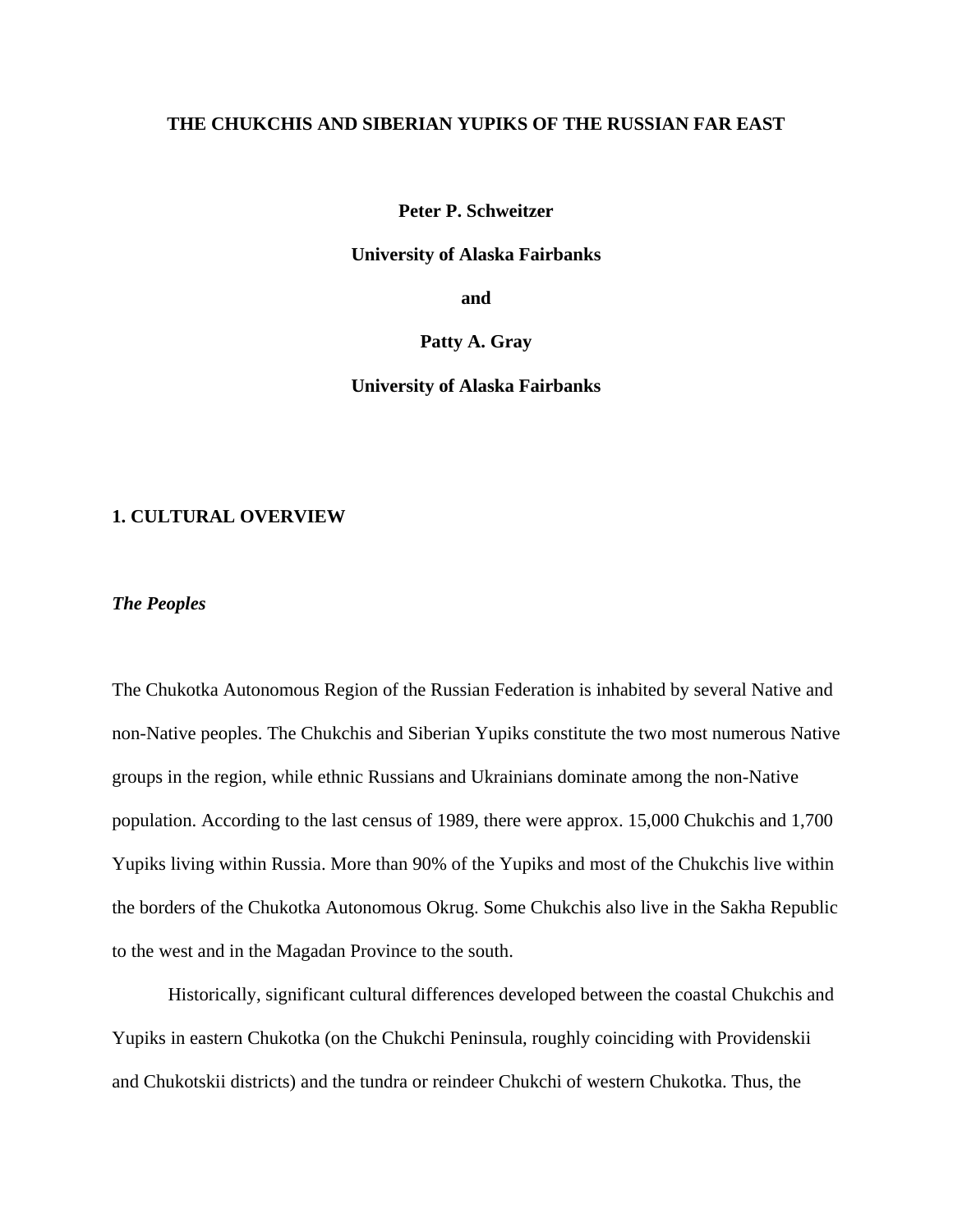similarities among coastal Chukchis and Yupiks were often more pronounced than among coastal and reindeer Chukchis. Commensurate with the ethnographic expertise of the authors, our account will focus on the Yupiks and Chukchis of the Chukchi Peninsula and the Chukchis of the Anadyr River Basin (Anadyrskii District). Nevertheless, the general tendencies described hold true for the entire region of Chukotka. Neither "Chukchi" nor "Siberian Yupik" are selfdesignations. "Chukchi" has been used by Russians since the  $17<sup>th</sup>$  century and the origin of the word probably goes back to the Chukchi term for "reindeer". The label "Siberian Yupik" came only recently into use and partly coincides with the self-designation "Yupigyt". "Siberian" in this context serves to distinguish them from Yupik groups in Alaska, although the Yupiks of Chukotka do not feel themselves as "Siberians" (Siberia is located further to the west in their view).

Other, smaller, Native groups of Chukotka not specifically discussed in our account include the Chuvans, the Evens, Evenks, Koriaks, and Yukagirs. Most of them have their "home bases" in other regions and/or have moved into Chukotka during the last few centuries. The non-Native population – although sometimes referred to as "Russians" – is of heterogenous ethnic origin, albeit dominated by Slavic peoples from the European parts of Russia. We will use the term "Incomers" (a rough translation of the Russian word used in Chukotka) in referring to them collectively.

Both Chukchis and Siberian Yupiks have inhabited Chukotka for several thousand years. The Chukchi language shows little dialect differentiation and belongs to the Chukotko-Kamchatkan language family. The Siberian Yupiks are speakers of Eskimo languages (part of Eskimo-Aleut language family) and until recently there were three distinct Yupik languages spoken in Chukotka (currently there are two left). Although several researchers have assumed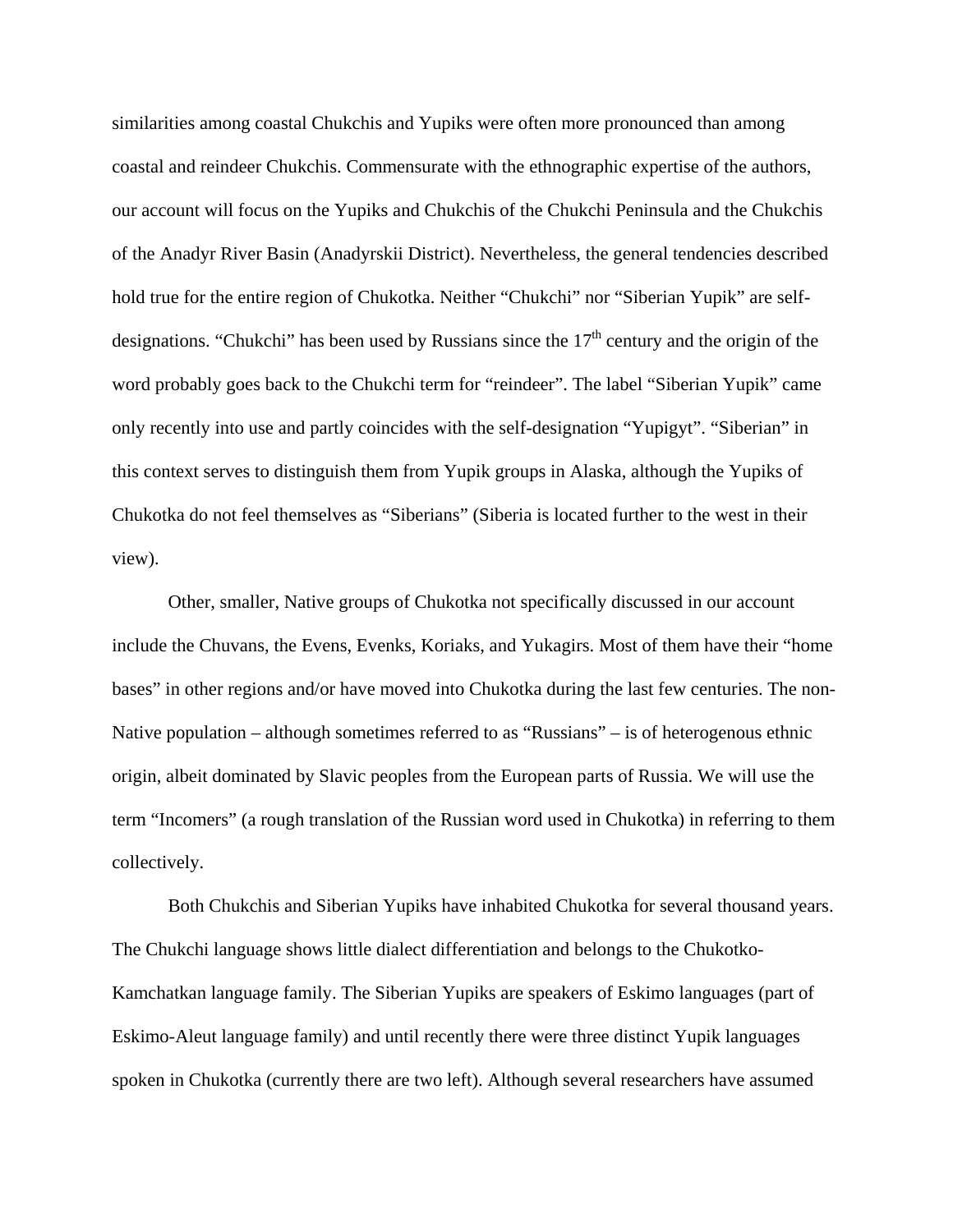that the ancestors of the Yupiks preceded the Chukchis in settling the coastal areas of Chukotka, there is not enough evidence to settle the issue definitively. In any case, in the eastern parts of Chukotka, Chukchis and Siberian Yupiks have a long history of cultural exchange and mutual influence.

The Native peoples of Chukotka have had contact with non-Native peoples since the seventeenth century, beginning with the first Russian/Cossack explorers who moved into Chukotka in search of fresh economic opportunities (and who were later followed by American traders with the same goals). The Chukchis gained a fierce reputation during the first half of the 18<sup>th</sup> century, when they successfully withstood Russian military attempts to subdue them. The eastern parts of Chukotka did not come under full government control until the early  $20<sup>th</sup>$ century.

The following brief description of Chukchi and Yupik traditional culture refers to the early  $20<sup>th</sup>$  century (ca. 1900-1925). This period, although far from representing an "untainted" past," is characterized by largely self-determined subsistence activities for which we have a reasonably good ethnographic record. In subsequent decades, Chukotka became fully incorporated into the Soviet which led to far-reaching transformations to dealt with in later sections.

#### *The Setting*

Chukotka is located in the far northeast of Russia, in a region known as the "Extreme North." It is bordered by the East Siberian and Chukchi Seas to the North, and the Bering Sea to the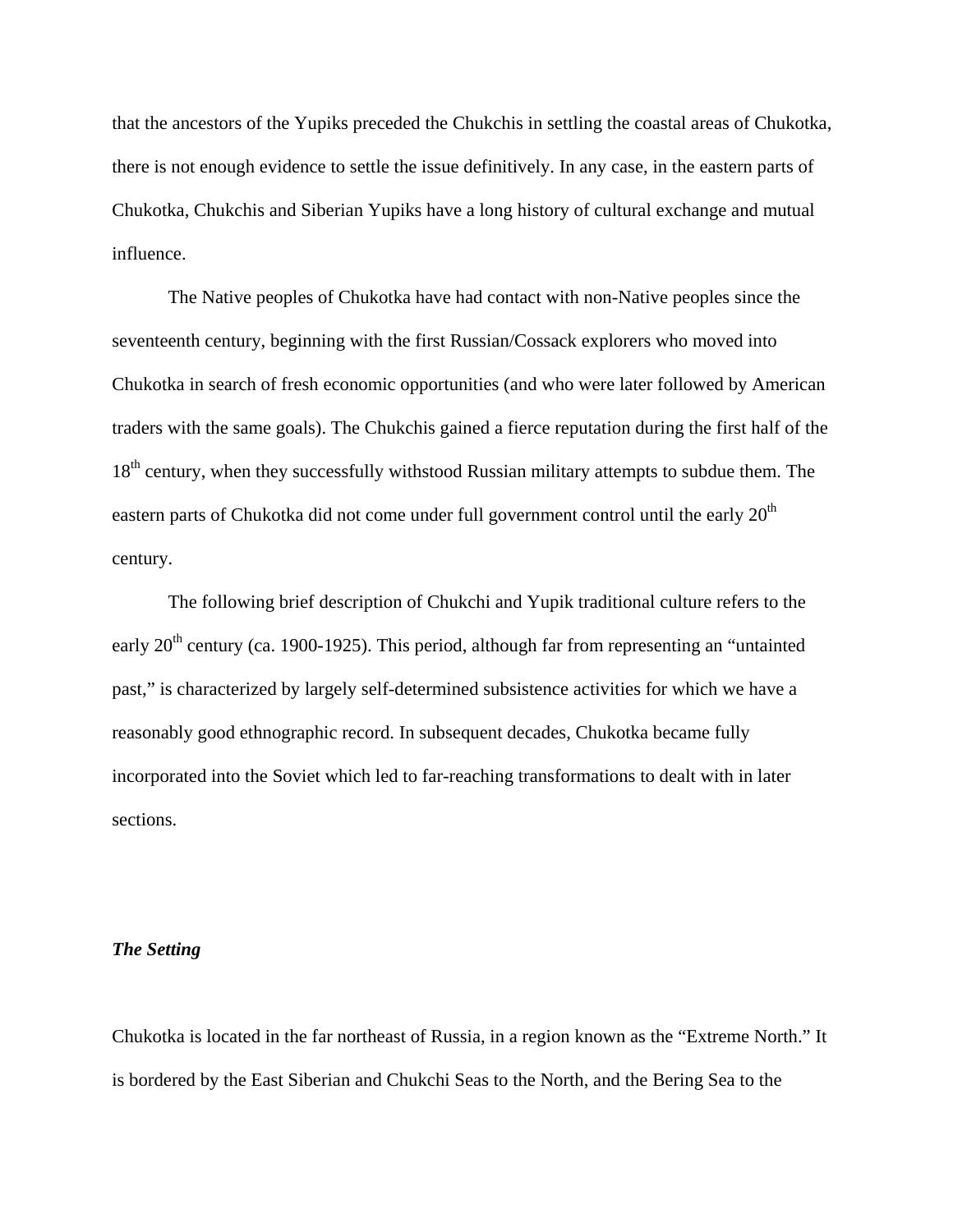southeast. It is a huge territory of 737,700 square kilometers, or about two-thirds the size of Alaska. Most of Chukotka, and the entire Chukchi Peninsula, is situated north of the tree line and its vegetation resembles typical tundra flora, with only intermittent brush tundra. The fact that the Chukchi Peninsula is surrounded on three sides by the sea causes high atmospheric humidity and relatively warm winter temperatures. During the short summer, rain and fog are characteristic of the coastal areas. The continental areas of western Chukotka experience lower absolute winter temperatures, but without the humidity and strong winds of the coast.

The Chukchi Peninsula constitutes the northeastern fringe of Russia and only the 70km wide Bering Strait separates it from Alaska. The Bering Strait is a major transit route for migrating sea mammal species. Locally, the most important sea mammals are a variety of whales and seals, as well as walrus and polar bears. Most of the land animals on the Chukchi Peninsula are small mammals, such as lemmings and hares. Among the larger mammals, wolves and foxes are most common. Wild reindeer, which were once abundant, no longer range on the Chukchi Peninsula and have been replaced by domesticated reindeer.

The western tundra region of Chukotka stands in sharp contrast to the peninsula. Here the terrain and vegetation varies from true tundra broken up by low mountain ranges and numerous lakes to mixed-forest zone and riverine habitats. A significant feature of this region is the Anadyr' River, which flows south out of the center of Chukotka before turning east to bisect Anadyr' District, emptying into the Bering Sea through the Gulf of Anadyr'. Land animals here are the same as those found on the Chukchi Peninsula, with the addition brown bear, moose, and wild reindeer. Several species of fish are found in inland rivers, the most important being salmon, trout, arctic grayling, whitefish and smelt.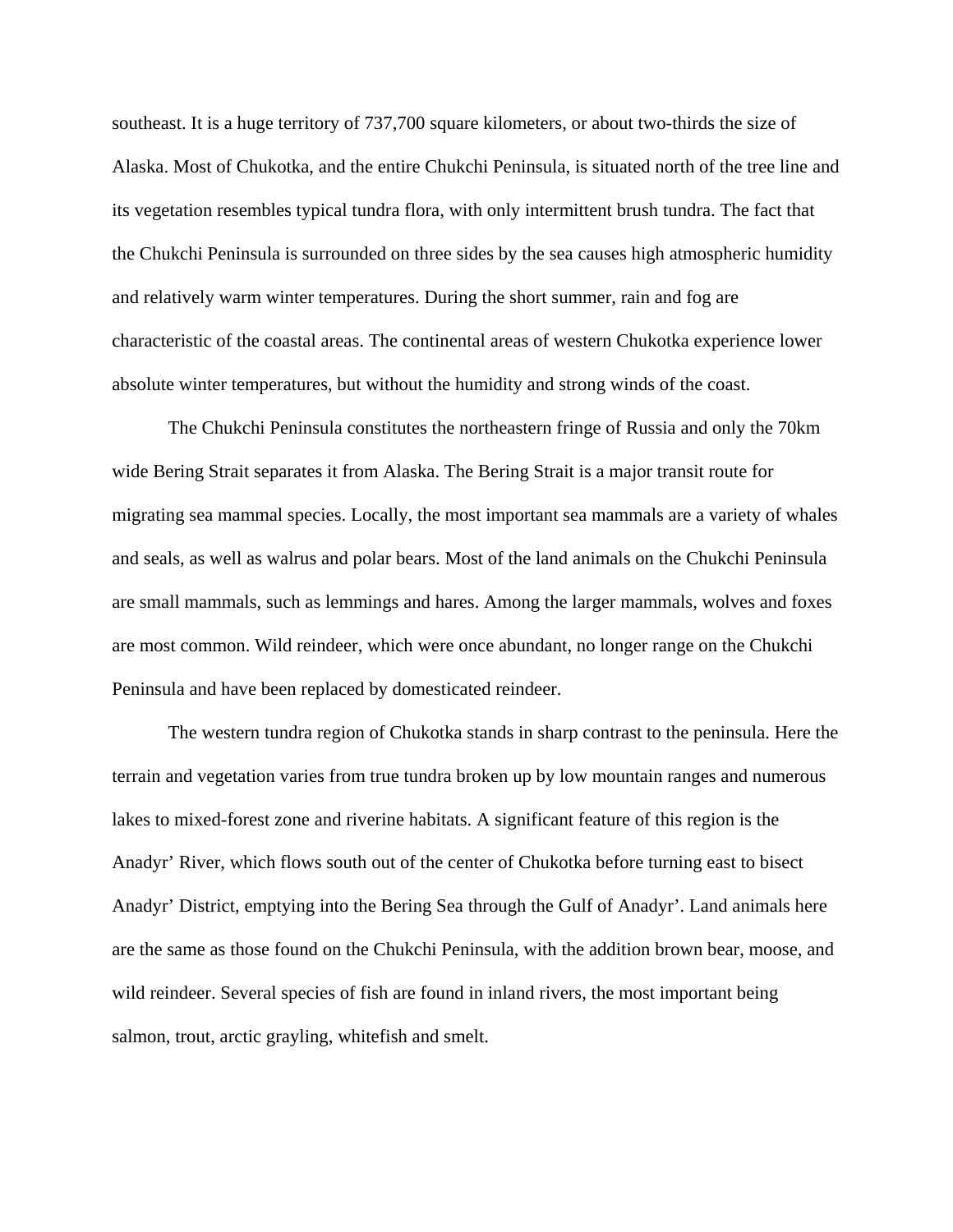### *Traditional Subsistence Strategies*

Sea mammal hunting activities of the coastal Chukchis and Siberian Yupiks shared a number of general characteristics. Economially, the most important animals were several kinds of seals and walrus. Bowhead whales, which were extremely important socially and ritually, were only hunted by a few large villages, situated at capes facing the open sea. A few settlements specialized on the pursuit of gray whales. Forms of individual hunting prevailed during the winter (e.g., seal hunting at ice holes). Boat crews staffed by six to ten adult male hunters provide the framework for the organization of labor during summer and fall hunting. Sea mammal hunting was traditionally defined as a male activity, although it happened that women could fulfill the social role of male hunters if a particular family or kin group did not have enough eligible males for the task. The gathering of tundra plants (berries, grasses, etc.), bird, duck, and goose eggs, as well as river fishing were necessary but auxiliary subsistence activities in all coastal villages. Plant gathering, the preparation and distribution of meat, the processing of hides, the production and maintenance of clothing and skin-sewn gear were among the prime responsibilities of women.

In the inland tundra region of Chukotka, the primary economic activity has long been the management of domestic reindeer herds. Herds were held by families, who would work to accumulate a large number of deer and then would hire younger men to help tend these herds. The more ambitious among these young men would eventually acquire deer of their own and settle separately with their own family. The nature of tending domestic deer dictated that these family groups be mobile, migrating constantly in search of fresh pasture for the deer. As on the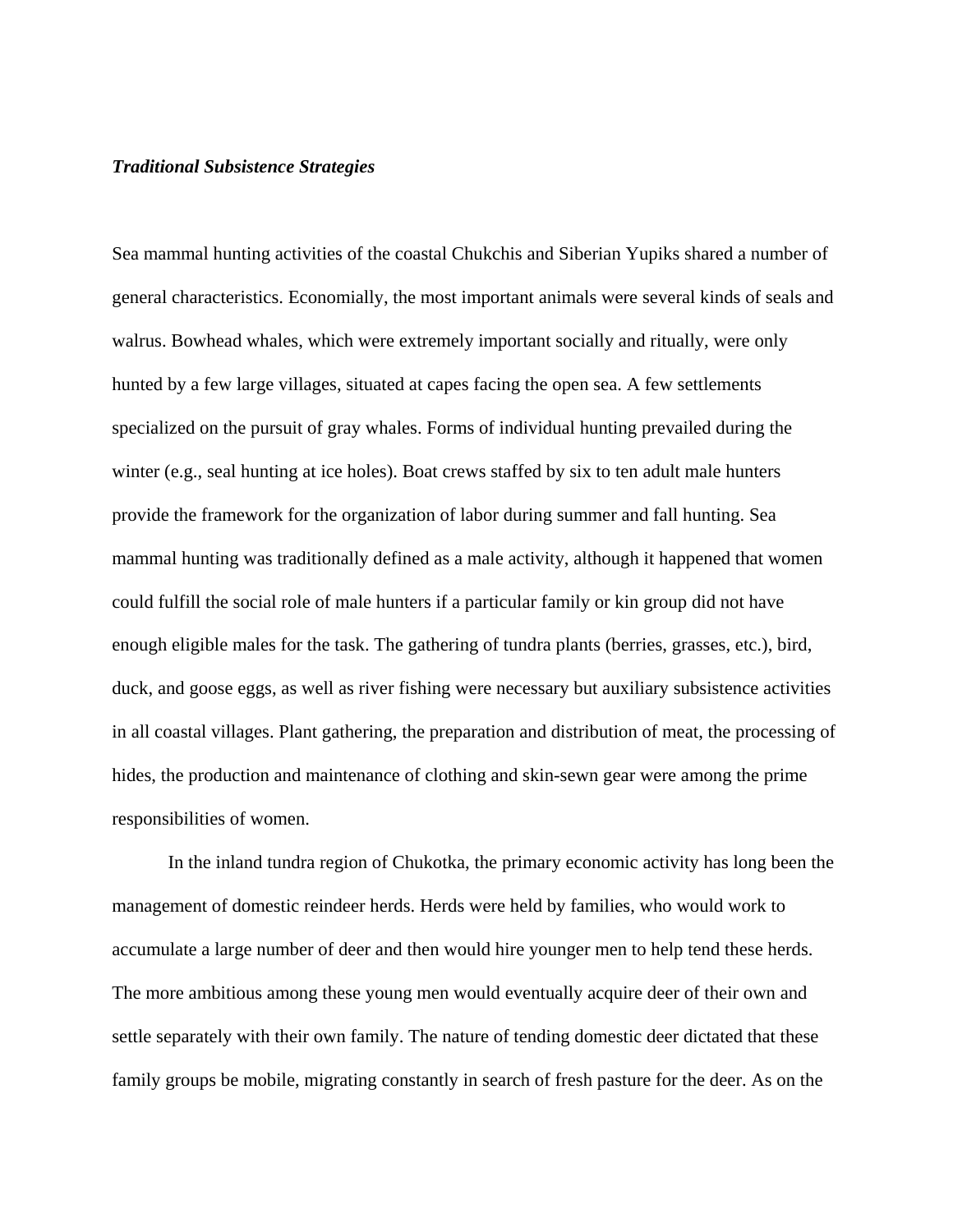coast, a traditional sexual division of labor existed, with men engaged in herding, hunting and fishing activities, while women cooked, sewed, gathered tundra plants, and were responsible for setting up and taking down the mobile camp.

Interaction between the Chukchi reindeer herders of the inland tundra and the coastal villagers dates back at least several centuries. Both occupational groups were mutually dependent, at least economically; the reindeer herders were in constant need of sea mammal fat and hides, while the coastal residents sought reindeer meat and hides. Social mobility between coastal and inland settlements was limited for the Yupik residents and occurred mainly among different Chukchi groups.

# *Religion and Worldview*

The cosmological views of Chukchis and Yupiks bear many similarities. Among both coastal and inland tundra peoples, the entire non-human environment was considered to be animated and endowed with the abilities to act and speak. Animals and humans alike were considered to be persons possessing souls, and the boundary between these different species of persons was permeable – animal persons could transform into human persons and vise-versa. Species of wild animals and trees, lakes, rivers, etc., were thought to have "owners" or "masters" – spiritual entities controlling resources – with whom humans had to maintain reciprocity in order to use these resources. Male and female shamans had privileged access to the spiritual world which they used to cure the sick, prevent misfortune, and predict the weather.

Bowhead whales were the most prominent animals in the rituals of the coastal hunters of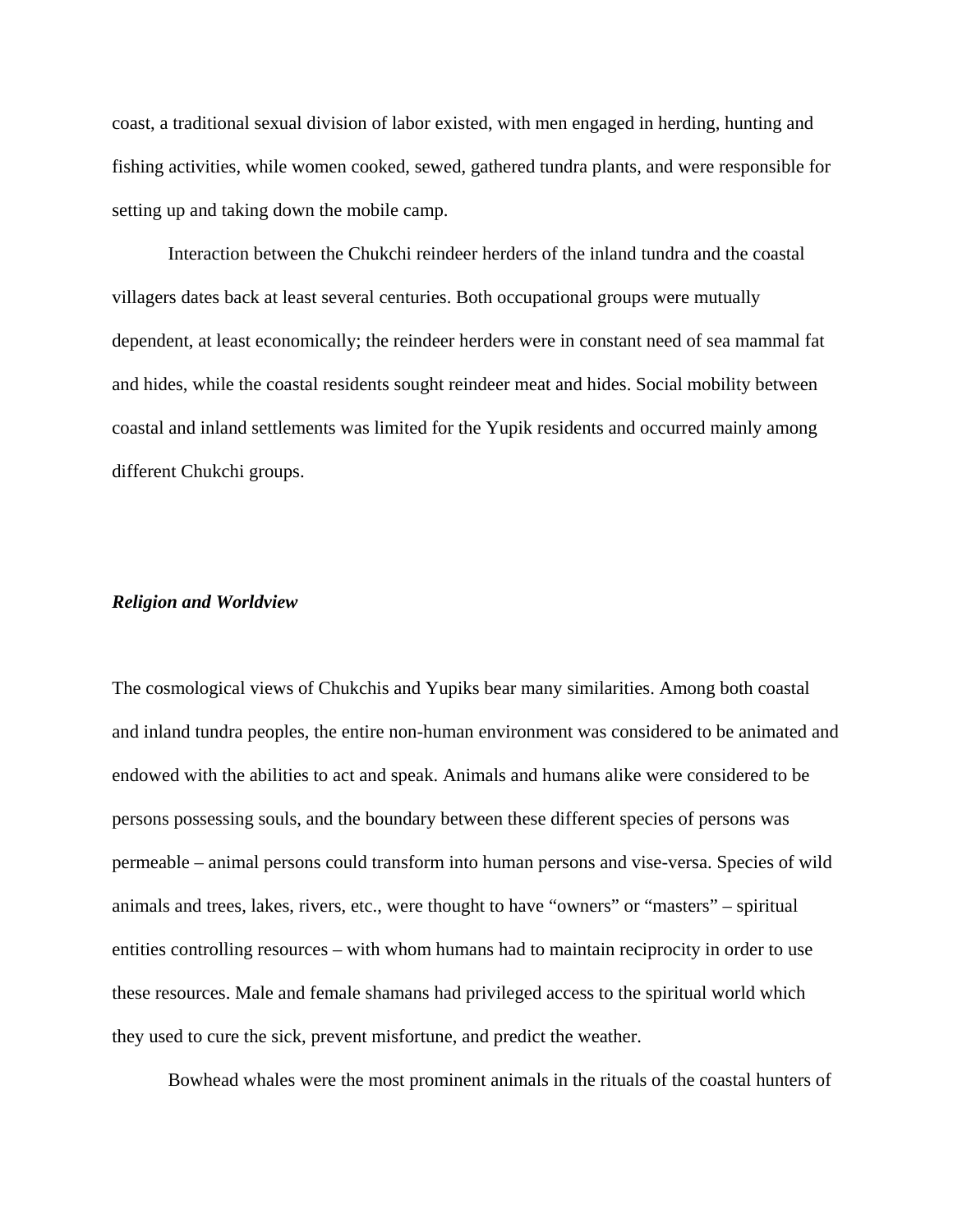the Chukchi Peninsula. The "ceremonial of boats" in May--marking the beginning of the hunting season--and the ritual greeting of a hunted whale were the major ceremonies. Only the Yupik settlement of Nuvuqaq knew a special "whaling festival", celebrated in winter after the closing of the whaling season and lasting for an entire month. The central theme of the whale rituals among the maritime hunters of Chukotka was the "resurrection of the animals," a way to guide them back to their "homeland." Seals and walrus, despite their major economic importance, played only a minor role in the ceremonials. However, the attitude toward all game animals was one of social reciprocity; the captured animals were treated as honored guests to the settlement, and not merely as a resource to be harvested.

The western parts of Chukotka came first into contact with Russian-Orthodox missionaries during the  $18<sup>th</sup>$  and  $19<sup>th</sup>$  centuries. However, the Chukchi Peninsula was until recently outside the reach of missionary activities. The lack of governmental control of the area prior to the 20<sup>th</sup> century prevented the Russian-Orthodox Church from establishing a permanent presence. After Soviet power had brought the area under state control, religious activities were outlawed for ideological reasons. Since 1990, a steady influx of missionaries has attempted to reverse this situation. Protestant activists from abroad have thereby clearly outperformed the Russian- Orthodox Church in financial and personnel investment. The population most responsive to these newest Christianization efforts is the Native population, particularly individuals suffering from alcoholism, and primarily in the cities and district centers.

# *Social and Political Organization*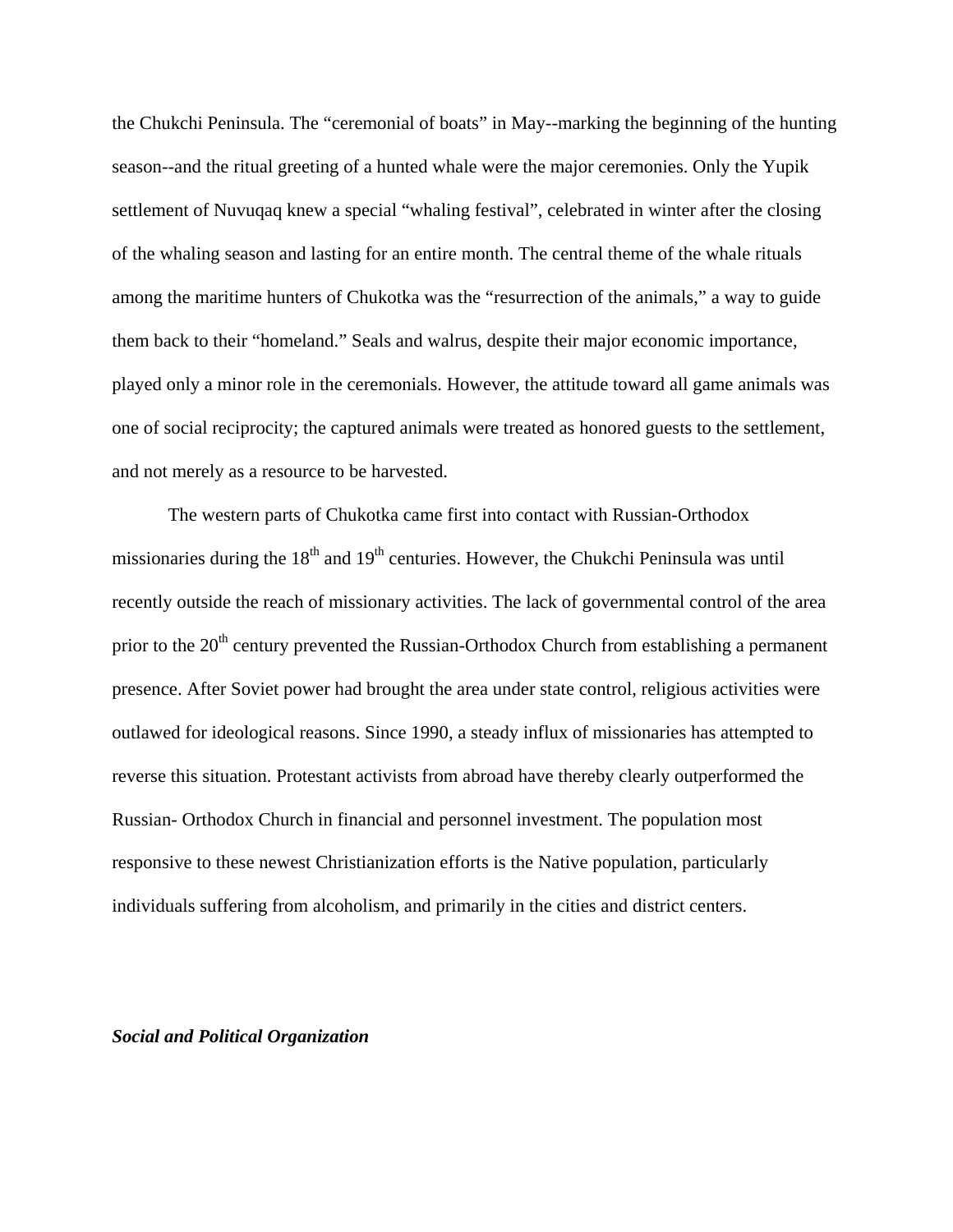The major difference in the social organization of reindeer herders and coastal residents was that among the former there was a more pronounced differentiation into rich and poor. However, rich herders could loose their fortunes quickly through epizoa and other misfortune. Among coastal residents were the harvested resources were distributed more equitably. Economic stratification there developed only in the second half of the  $19<sup>th</sup>$  century, through contact with commercial whalers and traders.

The settled village was the most important social and political unit for the inhabitants of the coastal areas of the Chukchi Peninsula, while among reindeer herding peoples it was the mobile herding camp. Larger political units (e.g., consisting of several neighboring villages or camps) rarely seem to have been formed acted as corporate and/or unified groups. Larger villages tended to consist of two or more subgroups, which were generally named after their current or previous places of residence. The "whaling crew" – a group made up of relatives and neighbors – was the most important social unit (beyond the extended family) within coastal villages. Among the reindeer herders this unit coincided with the herding camp, which typically consisted of four to five extended families.

In contrast to many other Siberian peoples, neither the Chukchis nor the Siberian Yupiks followed a strict clan organization. The Siberian Yupiks had kin groups which resembled the socalled "clans" of St. Lawrence Island, Alaska. Both linguistic groups had a variety of mechanisms to extend kinship links beyond what Euroamericans call relatives (for example, through "spouse exchange"). Marriages were not initiated by a special wedding ceremony nor the payment of a bride-price, but by a period of bride-service (i.e., the future groom would live and work with the bride's family for a certain amount of time, after which both spouses typically removed to the husband's family). There were no particular rules as to marry within or without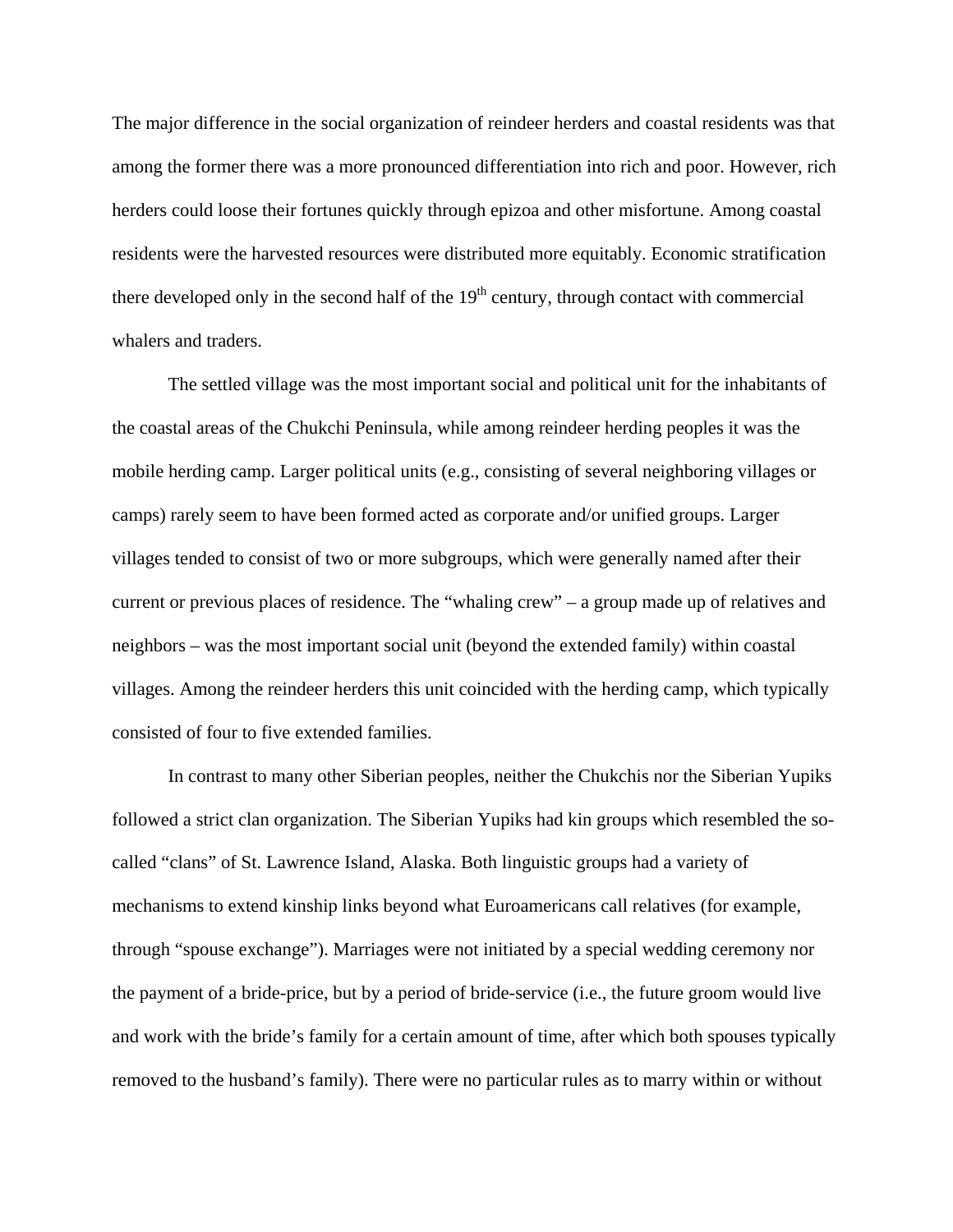certain social boundaries, but there was a general tendency to marry within one's camp or village. Still, marriages between coastal residents and reindeer herders did occur.

#### **2. THREATS TO SURVIVAL**

# *Demographic Trends*

Despite a long history of interaction with foreigners, the Russian Revolution initiated a period of outside influence unprecedented in Chukotka. The new Bolshevik government began an active campaign to bring "socialist enlightenment" to the "backward" peoples of the far northeast. This was further intensified in the 1930s, when Stalin ordered the forced collectivization of all agricultural activities throughout the Soviet Union. Privately-owned reindeer herds were seized and assigned to collective farms, and resistant owners were at best simply disenfranchised, at worst killed. The most important social unit became the collective farm, further divided into work brigades (reflecting the bias towards "proletarianizing" even the rural population). On the coast, this meant that what was formerly the "master of the boat" now became the "brigadier," and his boat crew became a "brigade." Similarly, in the tundra, the herding camp was now called a brigade and was led by a brigadier. Every square hectare of land in Chukotka was divided up among the newly-created collective farms, and rigid boundaries were drawn between them. Thus, while formerly the owner of a herd could make the decision to migrate several hundred miles to find better pasture depending on seasonal and cyclical climate variations, in the collective farm system the herds were forbidden to cross these farm boundaries.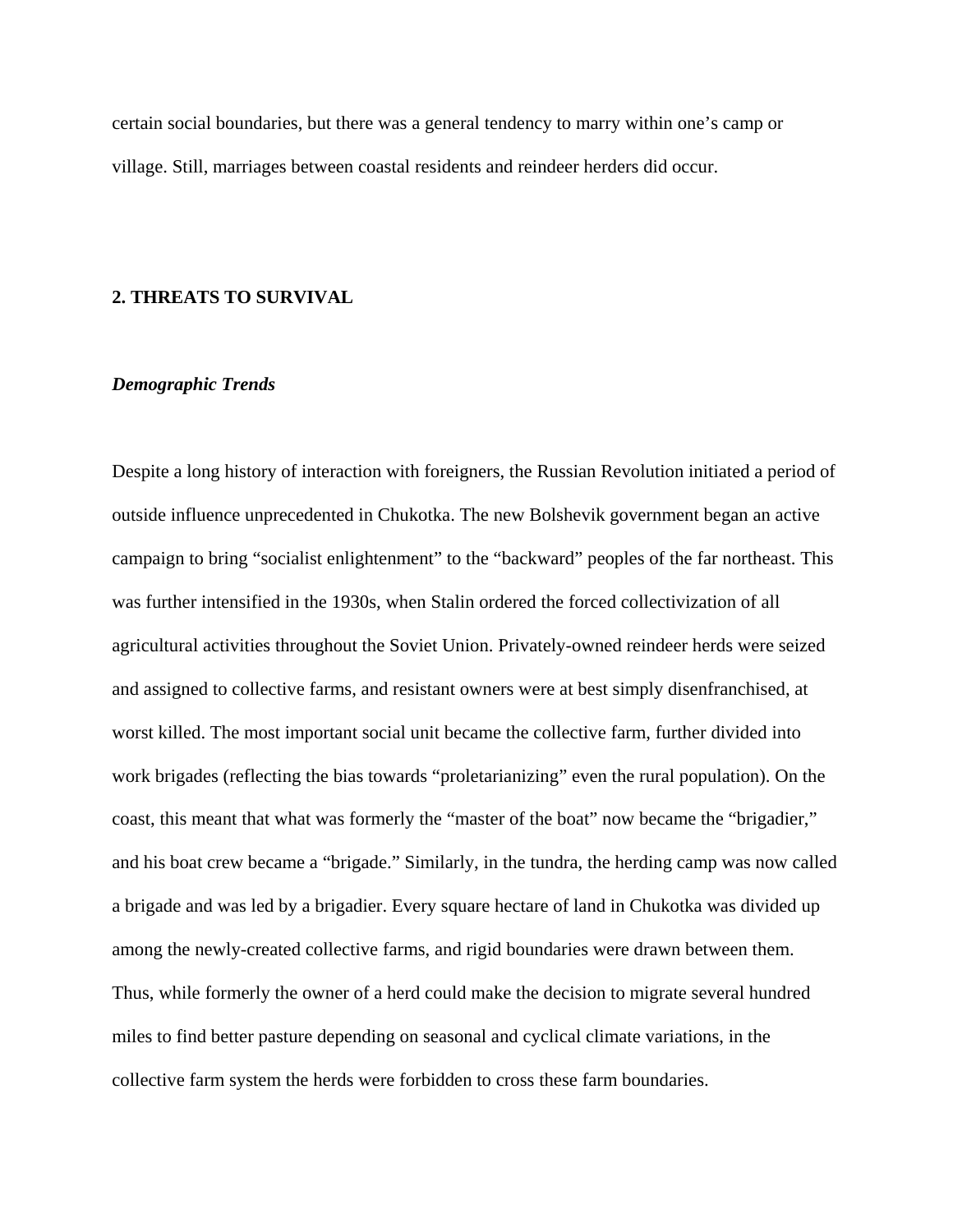The collective farm system in Chukotka evolved continually from the 1930s and up to the present. A large number of collective farms (in which all members ostensibly shared in the farm's management and profits) were eventually converted into a smaller number of consolidated state farms (in which a state-appointed manager made all of the decisions and farm workers merely received a salary for their labor). As a result, hunters, herders and gatherers were turned into wage laborers who, while technically continuing to predominantly hunt, herd, gather, and fish, no longer had control over the processes of production and distribution. Reindeer herding, sea mammal hunting and fur farming were all subsumed as branches of the Soviet economy and subjected to the system of centralized planning. In the constant quest for greater productivity that characterized this system, a continual campaign to increase the number of reindeer was pursued until the total head count peaked at about 500,000 in the late 1980s. Even then, a popular slogan circulated in Chukotka was "Onward to one million!", reflecting an utter disregard for the limited carrying capacity of the tundra pastureland.

Throughout this process of the collectivization of traditional economic pursuits in Chukotka, there was also a continual influx of Soviet citizens from the European part of the Soviet Union and Siberia (ethnically, mostly Russians and Ukrainians), which changed the social fabric of the villages of Chukotka significantly. At the same time, the more beneficial aspects of state incorporation—schools (with Native language programs), health care facilities, paid vacations, libraries, etc.—guaranteed a certain level of acceptance of these radical changes. A significant effort was made to transform a small percentage of Chukchis and Yupiks into a "Native intelligentsia," who would become living examples of the positive power of socialist social transformation. These elite Natives worked as politicians, teachers, doctors and "cultural workers" and took up residence primarily in the larger towns and cities of Chukotka. A select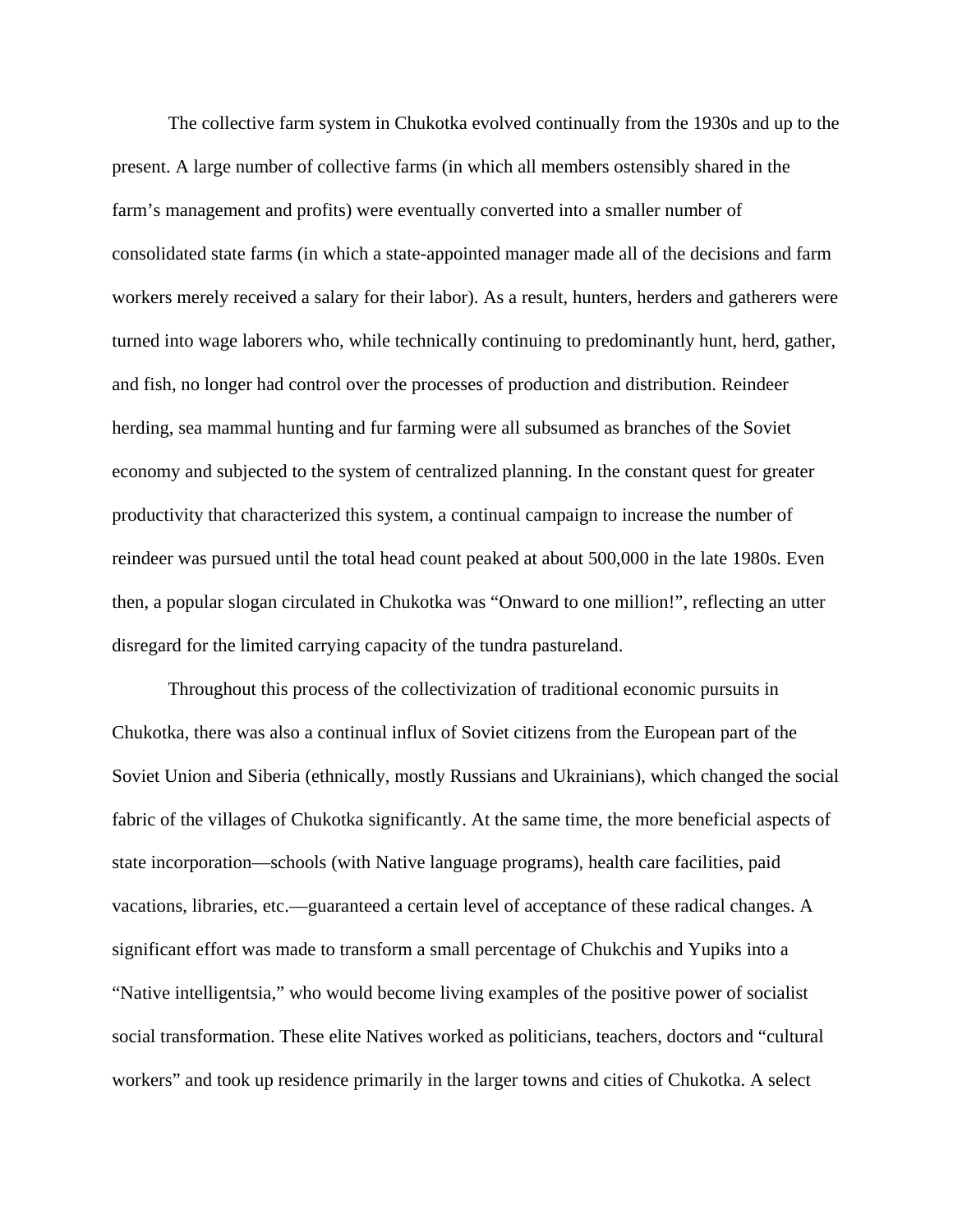few Chukchi individuals held highly visible positions in both local government and the local Communist Party apparatus; over the years, the second highest post in both the government and the Party was almost without exception a Chukchi.

Under the clarion call of "economic efficiency," a number of prominent (mostly Yupik) coastal settlements were forcibly closed in the Soviet period and their residents relocated. As a result, the following decades witnessed a sharp increase in the numbers of suicides and other violent deaths, the extent of alcoholism and other social problems. The rate of non-Native inmigration increased from the 1950s through the 1980s, coinciding with a campaign of industrial development in Chukotka (construction, mining, oil drilling, etc.). While the total population of Chukotka in 1930 was 14,500 and 96.3% were Natives, by 1970 the population was 100,000, and only 12.8% were Natives. In-migration to Chukotka continued until 1989, when the population peaked at 164,783. As a result of these drastic demographic shifts, local Native residents gradually became a minority in their own settlements, received lower ranking jobs and smaller salaries than the Incomers, and the Russian language became the dominant means of communication in public.

### *Current Events and Conditions*

As a result of *perestroika* ("restructuring") in the late 1980s and the collapse of the Soviet Union in 1991, Chukotka has undergone sweeping political, economic and social changes that have had a significant impact on the social status and living conditions of the Chukchis and Yupiks of Chukotka. Not only did the Russian Federation become an independent country in 1991, but the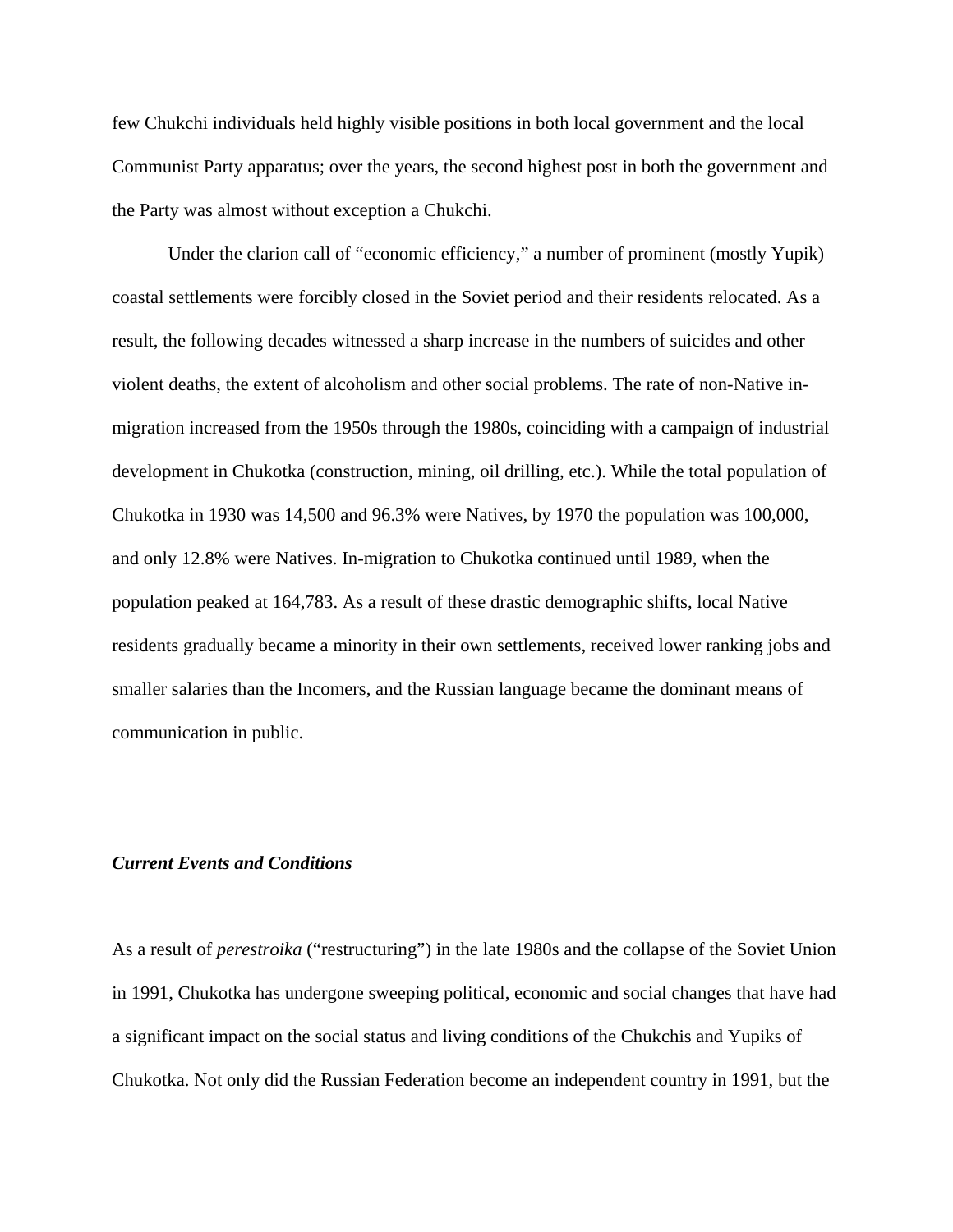various territories within Russia began a struggle for autonomy in relation to one another and to the Russian center in Moscow. The Chukotka Autonomous Region had been administratively subordinate to Magadan Province since 1953, but in 1990 the Chukotka Soviet of People's Deputies (still at that time led by a Chukchi chairman) declared independence from its parent province, and today Chukotka is an independent territory within the Russian Federation. After changes in federal election law in1996, the head of the region became an elected governor.

While this transformation of the local political structure is meant to signal the arrival of democracy in Russia, it also marks the end of the long Soviet tradition of reserving positions in the government of Chukotka for Natives. Although some Natives do still hold positions in the administration, the new political power in Chukotka is unabashedly non-Native and predominantly Russian-Ukrainian. Building on patterns of the Soviet past, this new government (comprised primarily of Communists-turned-Democrats) is structured as a tightly-controlled patronage system under the more or less totalitarian control of the governor. Criticism is not tolerated, and opposition is systematically eliminated. This has made it very difficult to develop even a discussion about Native rights and interests, much less an acting Native advocacy movement.

The collapse of the Soviet Union also caused a reverse demographic trend in Chukotka (and many other regions of the Russian Far North): massive out-migration, as Incomers sought relative economic safety back in western Russia (what is known in Chukotka as "the mainland"). This meant that the relative percentage of Chukchis, Yupiks, and other Natives in Chukotka began to rise from its low point of less than 10% to almost 20% by 1998, as the overall population of Chukotka dropped to about 78,000. While out-migration continues and the relative percentage of Natives to Incomers may continue to rise, this does not mean that Chukotka is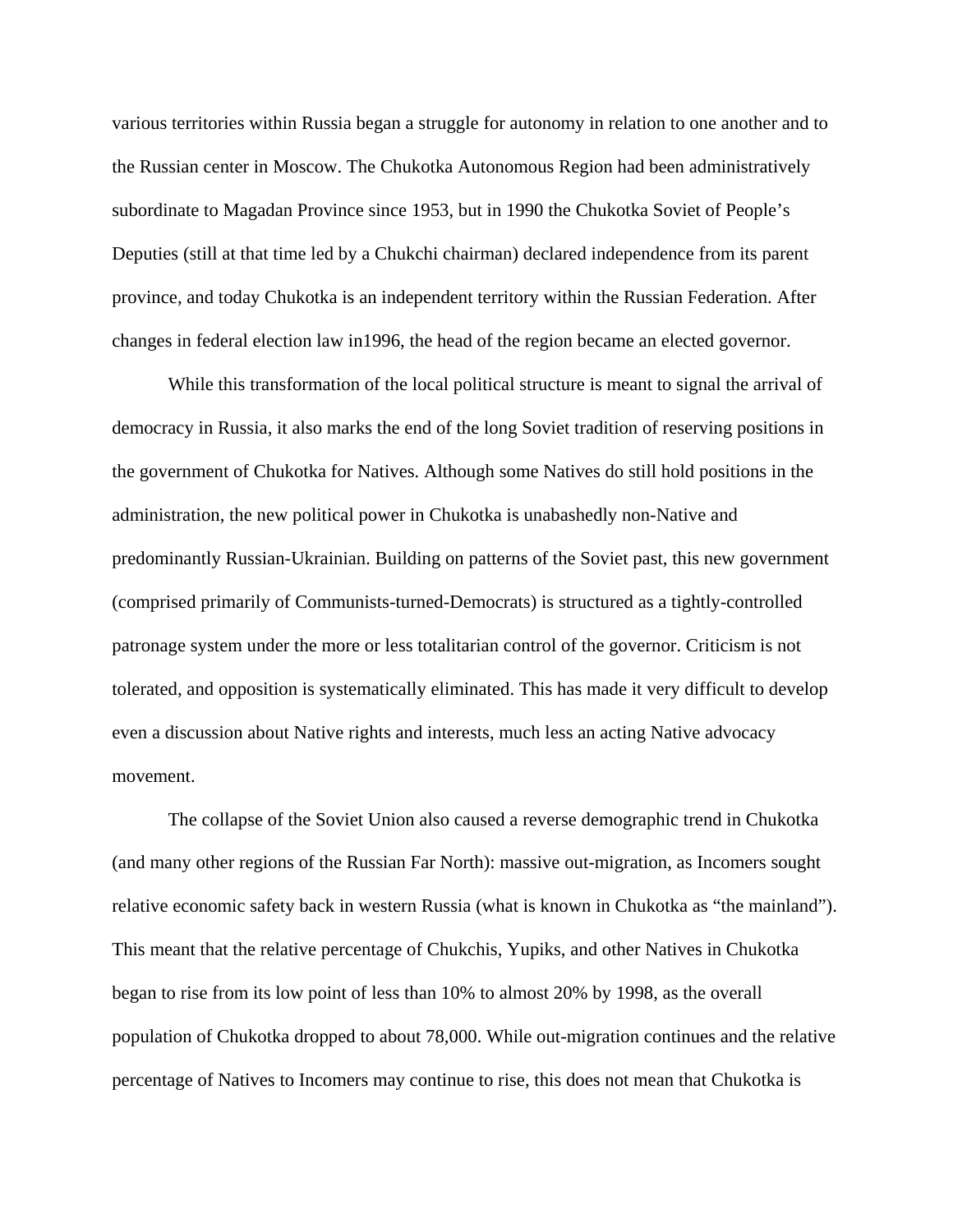returning to a social condition in which Natives will once again become dominant, or even equal. Non-Native Incomers continue to exert dominance over a very marginalized Native population, for a combination of political, economic and social reasons. Paternalism – a "benevolent" attitude based on clear-cut hierarchies – continues to be the key characteristic of Native/non-Native relations in Chukotka.

### *Environmental Crisis*

Official policy regarding the environment during Soviet times was largely determined by attempts to increase the country's productivity and industrial/agricultural output. Consequently, there was little concern about the long-term effects of the Soviet command economy on the natural environment. Chukotka's marginal position within the USSR prevented, to a certain degree, full-fledged industrial development activities. Nevertheless, several attempts have been made to "modernize' Chukotka. One of these legacies is the nuclear power station at Bilibino, one of only two such reactors in the Soviet North. For many years, reindeer herders in the region have complained about the pasture damage inflicted by this industrial project. In September 1997, the federal government approved a plan to build two pressurized-water reactors on a barge floating in the East Siberian Sea, although with the current economic crisis in Russia, it is unlikely that this plan will be executed anytime soon.

Gold and other mining activities are another source of environmental destruction. Currently, the major mining enterprises are concentrated in the northern half of Chukotka: these include the gold mines of Leningradskiy, Polyarniy (both in Shmidt district), Komsomol'skiy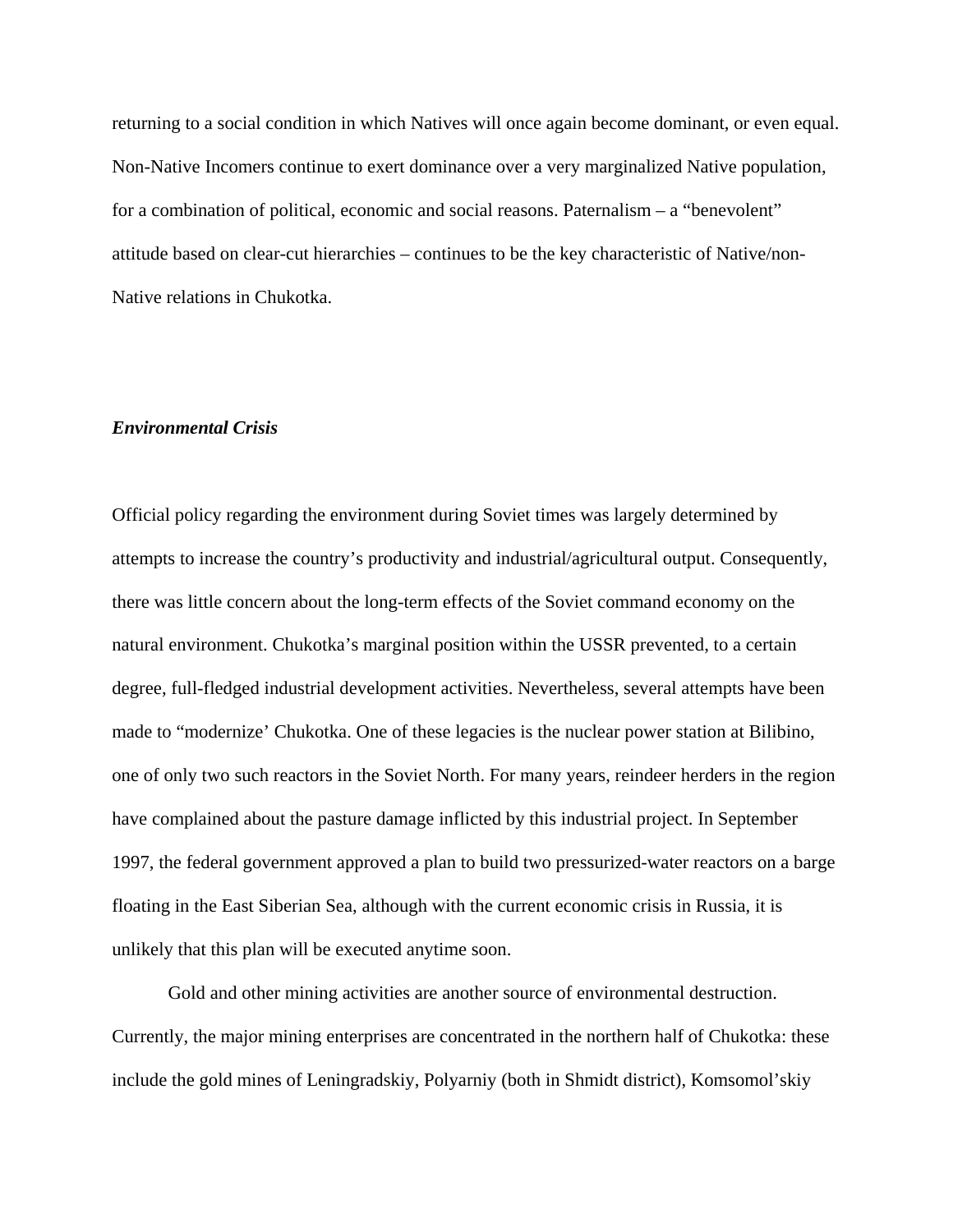(Chaun district), and Bilibino, as well as the tin mines near Pevek. In the late 1990s, commercial bids are constantly being held for the rights to new mining areas in all of Chukotka's eight districts. The low-cost techniques of surface gold mining are particularly destructive, making vast stretches of tundra unusable for reindeer herding and other subsistence activities. In addition to the purely environmental threat, these mining activities have triggered far-reaching sociocultural changes, since most mining towns were almost entirely inhabited by short-term Incomers. In recent years, several–especially minor–mines and their supporting towns were closed, creating a patchwork of deserted "ghost towns" across Chukotka. One very controversial case is Iul'tinskii, which was unilaterally shut down by the Chukotkan administration in 1996; all communal services were cut off even before many of the residents had relocated, causing residents to appeal to the federal government for help. Typically, hardly any attempt at environmental cleanup is made at these abandoned sites.

Even the areas little affected by Soviet industrial policies, such as the Chukchi Peninsula, have to bear their share of environmental destruction and endangerment. For example, the coastal strips of the Chukchi Peninsula are littered with hundreds of thousands of empty oil drums, which were brought in to fuel state farm operations and were never taken out of the region again. Even in the vast, seemingly wild stretches of inland tundra these oil drums can be found. The irresponsible attitude of military personnel toward the natural environment (e.g., by "fishing empty " streams with the use of tanks) could never be prosecuted, nor could poaching activities by high-ranking local officials. Everywhere in Chukotka, the fragile tundra is striped with the permanent tracks of tank-like ATVs, known locally as *vezdekhody* ("go-everywhere"), which is one of the key forms of transportation in rural Chukotka. In 1998, a local law was finally passed limiting the use of these tanks by private individuals from urban areas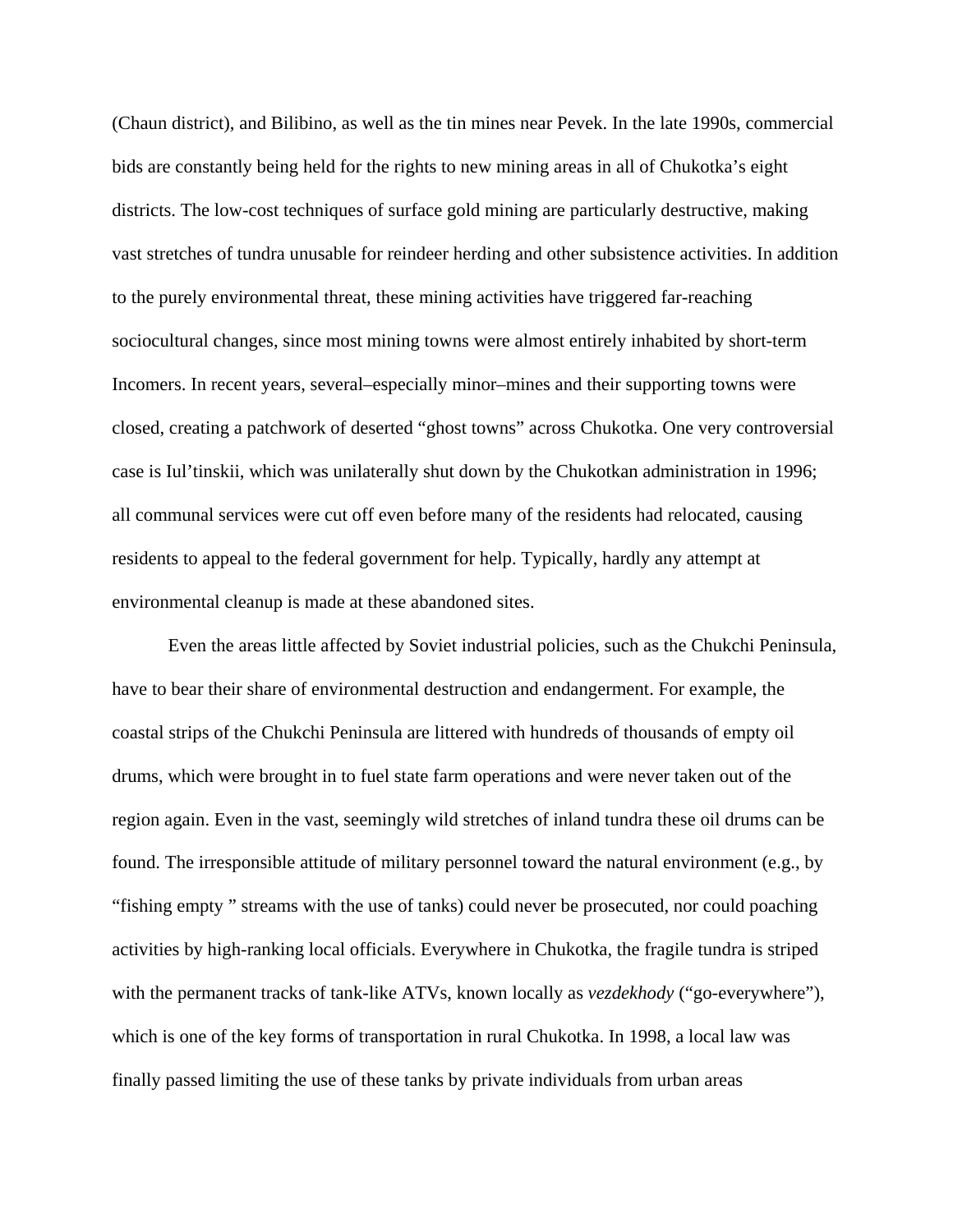("weekenders" who used them to take hunting or fishing trips into the tundra); however, these passenger tanks have become an even more important form of transportation in far-flung villages, as helicopter travel, which was once so abundant, has become drastically more limited.

The early 1990s seemed to bring relief from ecological disaster. On the one hand, local environmental organizations were emerging that began to raise awareness about those threats. On the other hand, neither the disappearing Soviet Union nor the newly emerging independent Russian Federation had the financial means to invest into large-scale projects, as in the past. At the same time, foreign investment–mainly in oil and gas resources–was much less active in Chukotka than in other regions of Siberia and the Russian Far East. Now, however, there is renewed interest in the small-scale exploitation of any resource that has some exchange or use value. This has clearly been triggered by the disastrous economic situation throughout the region and many of the people (Native and non-Native) involved can hardly be criticized for trying to survive somehow.

An important category of environmental crisis in Chukotka can be classed as "natural." Chief among these problems are predation of domestic deer by wolves, the rise in the size of wild reindeer herds, tundra fires, and fall icing-over of tundra pastureland. Wolf predation has always been a problem for reindeer herders, to the extent that in the Soviet period wolves were described as "enemies of the people." However, this became an especially serious problem in the early 1990s, when political and economic changes in Chukotka led to the breakdown of reindeer management practices. While central managers often claim that it is the Natives' fault for being drunk and irresponsible and not watching the herds, in fact the increasing wolf predation coincides with a time when rifles, bullets and working snowmobiles were poorly supplied to the reindeer herders, who are entirely dependent on central distribution mechanisms for all of their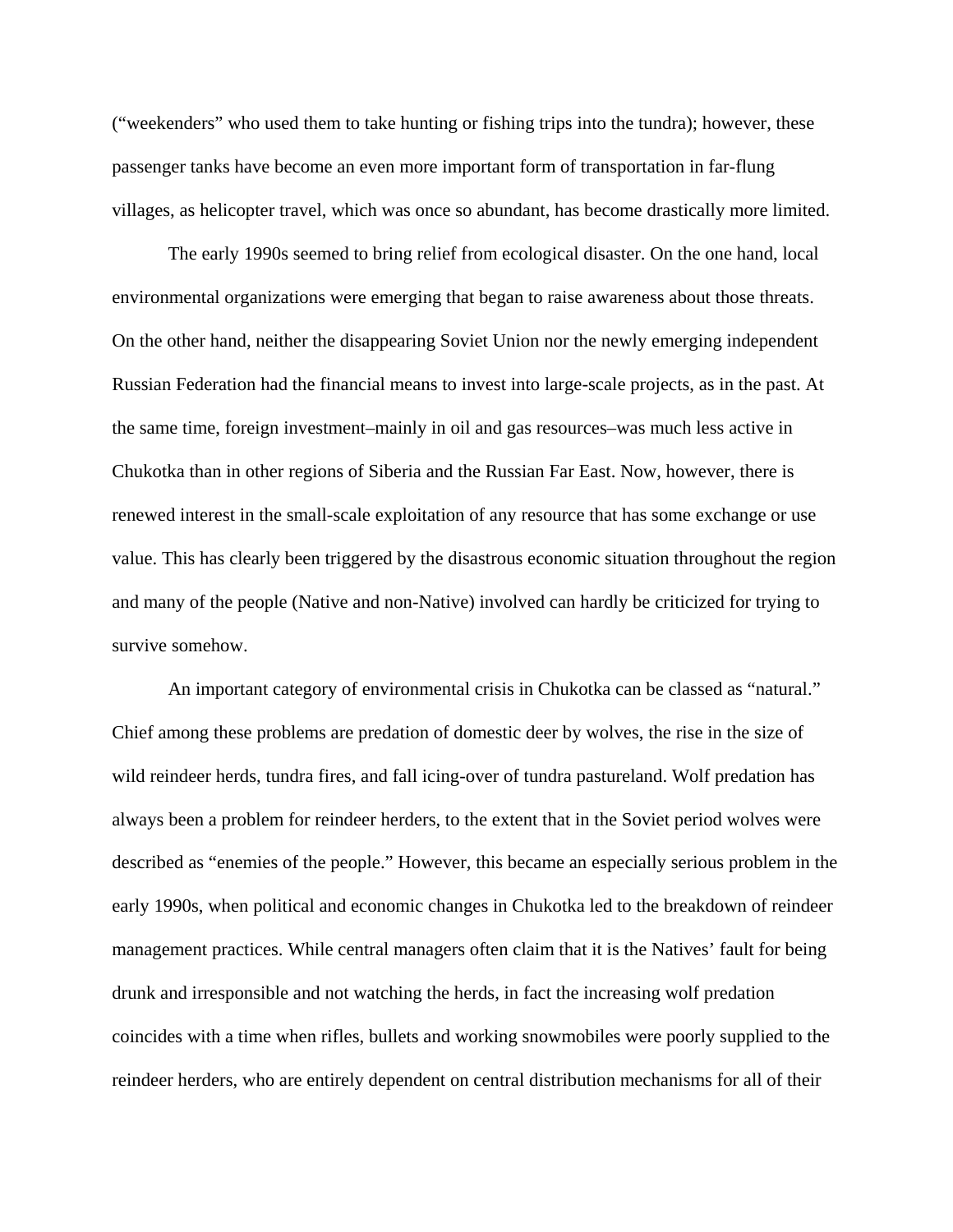supplies. One young herder in the village of Snezhnoe describes his frustration: "Without bullets, there is nothing we can do. We run and scream at the wolves, but they don't pay any attention."

Today's "enemy of the people" has become the wild reindeer herd, which migrates in detached groups primarily throughout central and western Chukotka. Besides exhausting pastureland that is needed by domestic herds, wild bucks regularly drive off does from domestic herds, accounting for large losses to the collective farms. The size of this herd regularly fluctuates in long-term cycles, and wild deer have always interacted with the domestic reindeer population; however, in the late 1990s the wild herd has grown to an unprecedented size. Estimates in 1998 ranged from 50,000 to an outside figure of 150,000, while the official count for all domestic deer in Chukotka was about 150,000 as of 1 January 1998. Obtaining an accurate count of the wild herd is difficult since no monitoring program exists, and although the problem is officially acknowledged as a serious one, an official program for handling it has yet to be developed in Chukotka.

Tundra fires also present an environmental threat to reindeer herding. Chukotka does have a department for battling summer tundra fires, but in the early 1990s, at just the time when there was a break-down in the efficiency of such departments, a large fire broke out in Anadyrskii district, destroying hundreds of square hectares of pastureland. During the winter, a serious threat to pastureland is the periodic "icing-over" of the tundra, which is primarily a problem on the Chukchi peninsula. Icing-over occurs when a late fall warm spell melts the snow cover and is followed by a hard freeze. Such icings are said to occur about every seven years, but the 1990s have been extremely unlucky for Chukotka: icings occurred in 1996 and again in 1998, causing the loss of hundreds of head of badly-needed breeding stock.

In summary, it can be said that Chukotkan landscapes show a rather varied picture of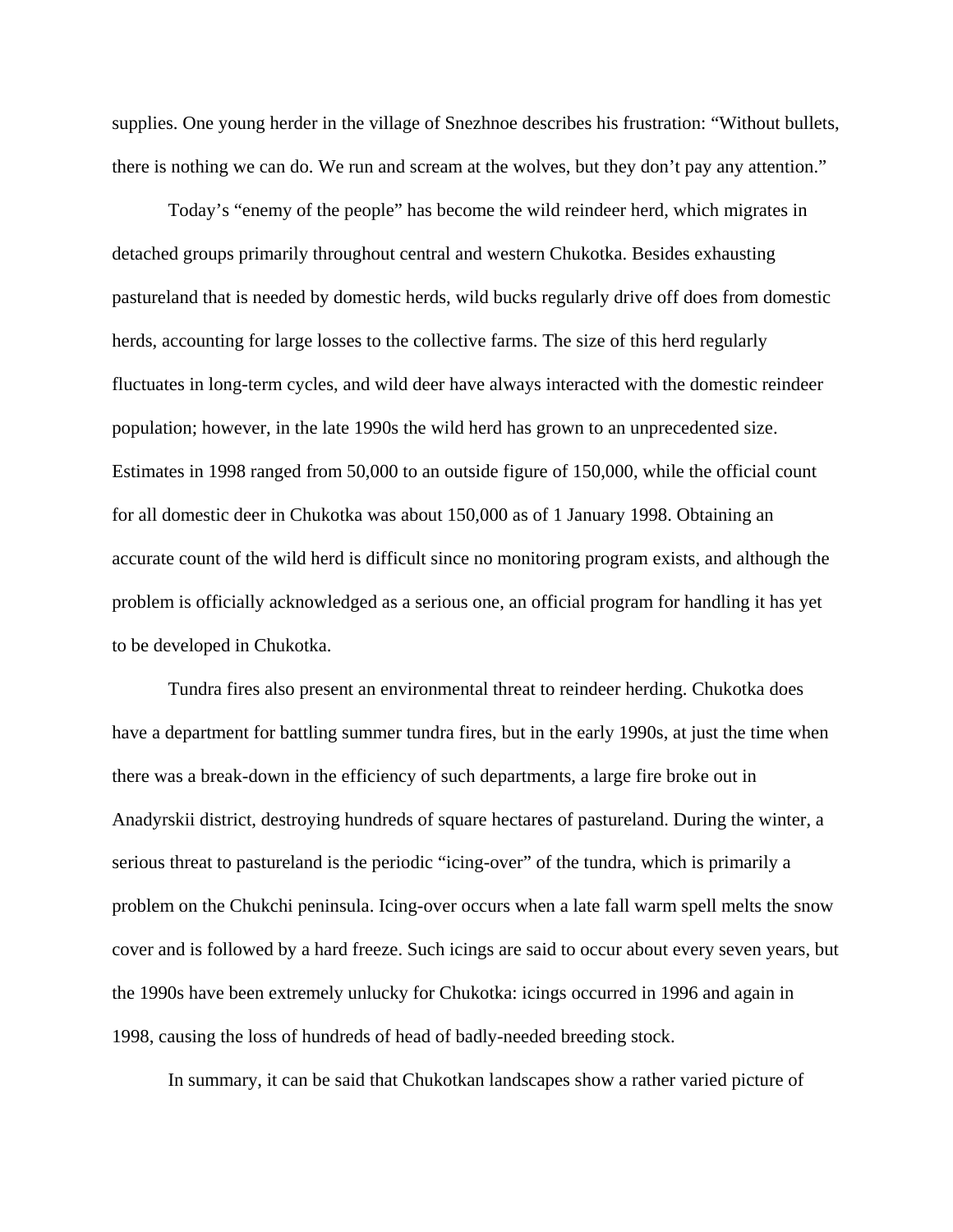environmental degradation: from heavily impacted areas (such as Bilibino) to areas with few visible problems (mainly large parts of the Chukchi Peninsula). However, it seems that wherever human activities (other than traditional subsistence pursuits) have occurred in Chukotka, they have left their–mostly damaging–marks. Those can be seen from the smallest village to the largest towns. Their roots have to be sought in a western/Soviet attitude which treats the environment as a resource container to be exploited for short-term profit. Since Chukchi and Yupik subsistence activities were incorporated into an economic model based on such a logic, they too became – by necessity – environmentally damaging. Generally, land-based resources (such as reindeer pastures and riverine fishing) have been more seriously impacted than seabased resources (such as sea-mammals). This also means that "Yupik subsistence activities" are less threatened by environmental factors than are "Chukchi ones." Maritime subsistence has been much more afflicted by national and international regulations, as implemented by the Soviet state and the International Whaling Commission.

# *Sociocultural Crisis*

The severe "cultural alienation" that afflicted Chukchis and Yupiks during the Soviet period can still be felt until the present day. For example, Native language competence, which so severely decreased between 1960 and 1990, has not rebounded to previous levels, despite the fact that "the tragic loss of Native language and culture" is a continuing refrain in Chukotka, and a major concern among the Chukchis and Yupiks (primarily the urban intelligentsia) and a few concerned non-Natives. Nevertheless, the early 1990s brought signs of hope to Chukchis and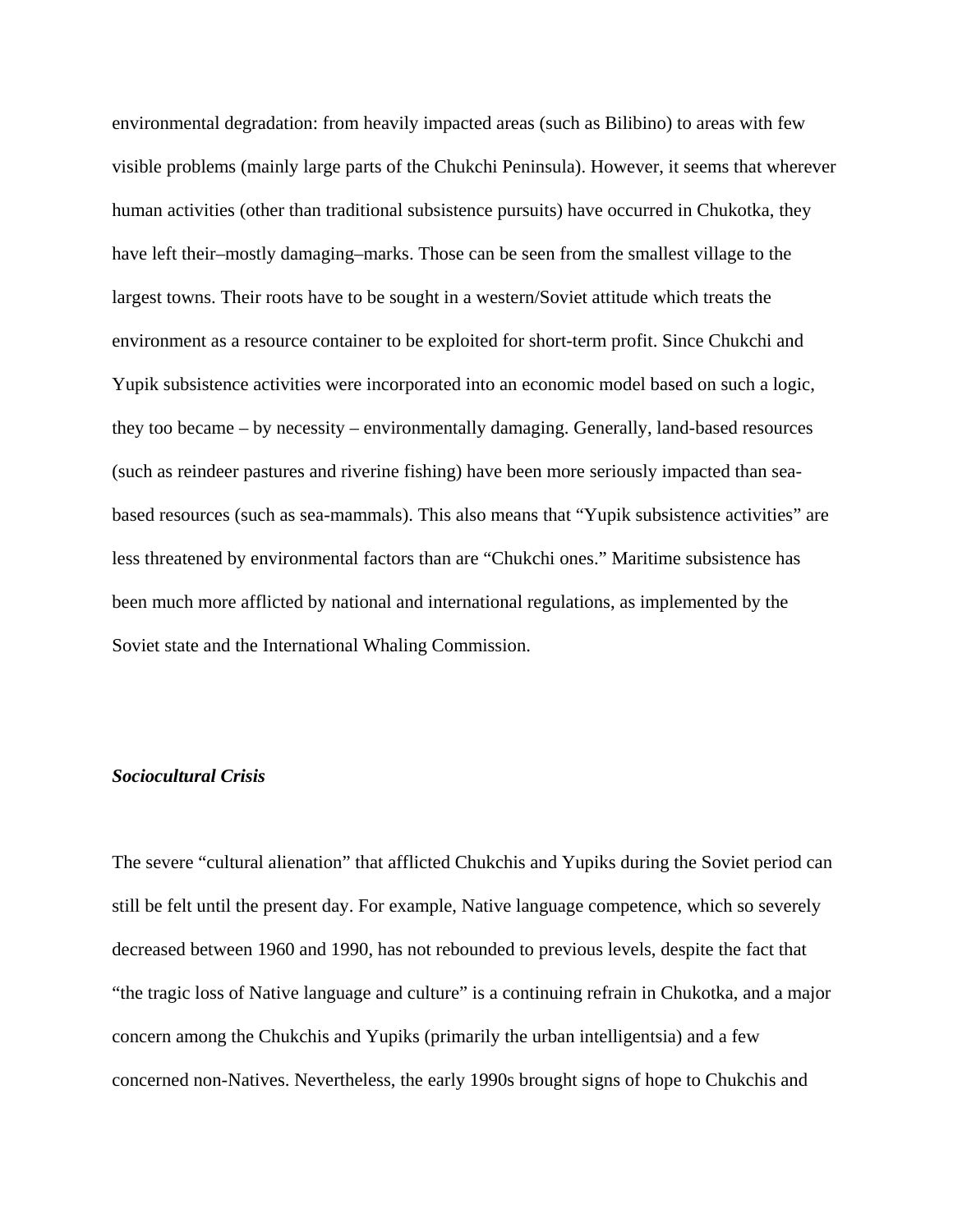Yupiks, who began to feel again that their cultural heritage was precious, after decades of indoctrination to abandon "old ways" for the sake of "Soviet modernity." The appearance of foreign scholars and tourists, none of whom were interested in Soviet/Russian culture, clearly reinforced the feeling that traditional knowledge was a resource worthy of being transmitted and documented. Contacts with indigenous peoples from other parts of the circumpolar North and elsewhere opened the eyes of many Chukotkan Native leaders to the achievements of those other groups, whom Soviet propaganda had always tried to portray as suffering and disadvantaged under the corrupted rule of capitalist America. The demographic trend of Incomers leaving Chukotka also contributed to the general optimism of Native leaders. Most everybody was convinced that things could only get better. Among the different visions circulated, most noticeable was the belief that a return to "tradition" was possible and desirable.

When perestroika and glasnost' made it possible to publicly voice criticism about existing conditions, Native concerns initially appeared as the most urgent ones. In all of the Chukchi and Yupik villages there was a pronounced social stratification, which clearly favored the Incomers over the Native people. Wherever one looked–salaries, housing standards, job and educational opportunities, health services, etc.–the local people were at the bottom of the hierarchy. It was thus quite obvious that changes had to occur which would attempt a more equitable distribution of social and economic resources. However, far from improving conditions for the Native population, the post-Soviet trend seems to be a redoubled effort to secure a position of dominance for the Incomer population, pushing Natives ever further to the margins of productive society in Chukotka. This trend is intimately related to the arrival of "capitalism" and "democracy" in Chukotka. For example, according to current logic, while the socialist system deliberately and openly claimed to provide special programs to facilitate the advancement of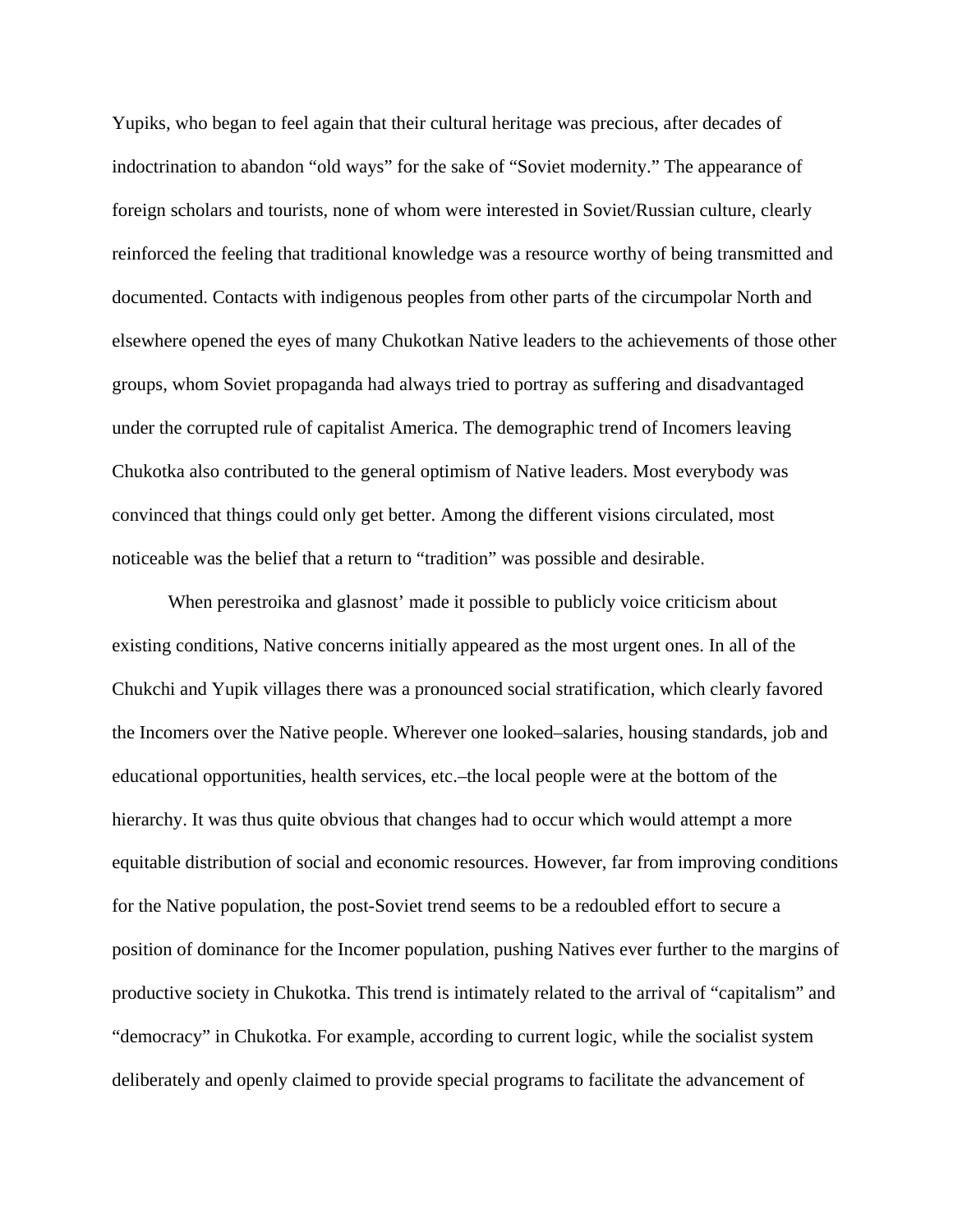Natives socially, culturally and economically (however much these programs may have failed in practice), in the democratic system, everyone – whether Incomer or Native – supposedly has an equal opportunity to make their own advancements and should therefore not rely on outside help.

 This is related to the perceived philosophy of capitalism: everyone has a chance to strike out on his own in business (or in obtaining education in order to later secure lucrative employment), and anyone who fails economically has only himself to blame for not trying harder. When Natives complain about their persistent disadvantages in employment, education, housing, etc., they are often answered with a recitation of this new philosophy of the new Chukotka. However, since Incomers had always occupied the top tier in the Communist Party, in government positions, in industry, on collective farms, and in all important cultural institutions, they were already in the best position to take advantage of the changing political and economic landscape. Natives, on the other hand, lacked the training, experience, connections and financial resources to take advantage of the new capitalist rules. In the face of persistent criticism, the Chukotka administration has recently adopted a new rhetoric of concern and assistance for the Native population; however, beneath the surface of this positive veneer, very little seems to be changing in terms of the structural inequality that exists between Natives and Incomers.

Probably the most serious threat to the cultural survival of Chukchis and Yupiks in Chukotka is the sweeping program of privatization mandated in Russia beginning in 1992. In Chukotka, the botched implementation of this program has had a disastrous effect on the traditional Native pursuits of reindeer herding and sea mammal hunting. Collective farms had been entirely subsidized by the state, and their workers had become completely dependent on deliveries of food, clothing, supplies and fuel. The collective farm was not merely an economic enterprise, but an entire social support system for the village, managing schools, stores, utilities,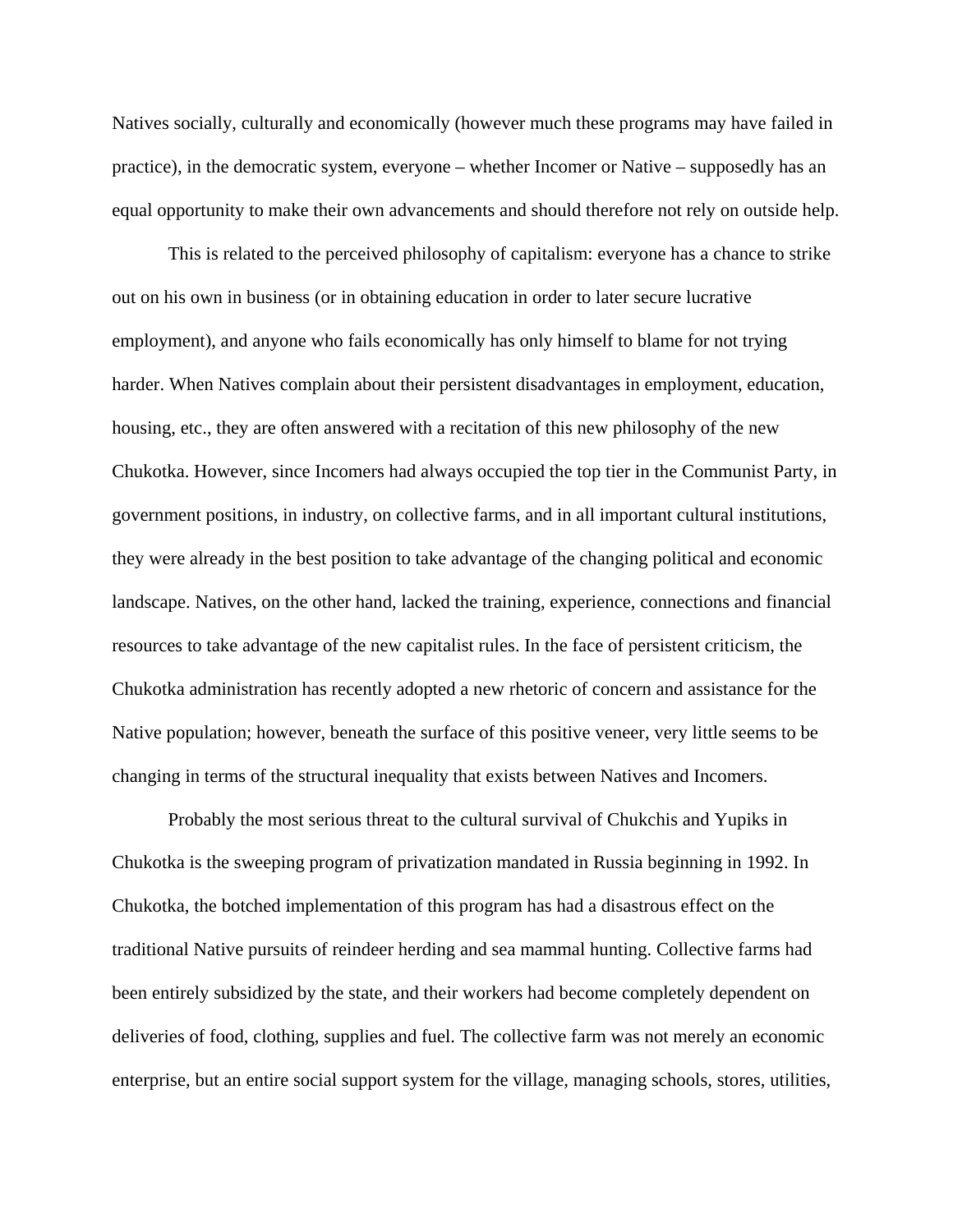housing, etc. State support was abruptly withdrawn after 1992, the social network of the collective farm was dismantled, and all that was left were the immediate commercial assets (for example, reindeer herds and whale boats).

This meant that reindeer herding and sea mammal hunting, which had always been primarily subsistence activities for Chukchis and Yupiks, suddenly had to become commerciallyviable enterprises, paying salaries to their workers out of their own profits. In this the "privatized" collective farms failed utterly and miserably; as of 1998, most collective farm workers (the majority of whom are Natives) had gone a full five years without a single paycheck. The supplies they relied on stopped being delivered, and families began to survive primarily on bread, tea, locally-gathered plants, and meat that they harvested for themselves. This has triggered a migratory displacement that begins in the collective farm itself: farm workers seek jobs in other segments of the village economy, which have been vacated by villagers seeking better opportunities in the district centers and cities, which have opened up as a result of outmigration by the urban Incomer population to other, more temperate, regions of Russia.

Thus, the economic crisis has severe implications for the cultural survival of Chukchis and Yupiks. While urban intellectuals frantically seek programs to preserve and promote Chukchi and Yupik language and culture, the simple fact remains that language and culture is most "naturally" preserved wherever Chukchis and Yupiks are allowed to freely practice their traditional economic pursuits. Native language survives most successfully in reindeer brigades and on whale boats, where it is a working language, and not in classrooms, where young people cut off from their cultural traditions do not see the relevance of speaking Chukchi or Yupik. However, for those living in the towns and cities of Chukotka, seemingly the only practical thing to do is establish clubs and classes and educational programs to promote Native language and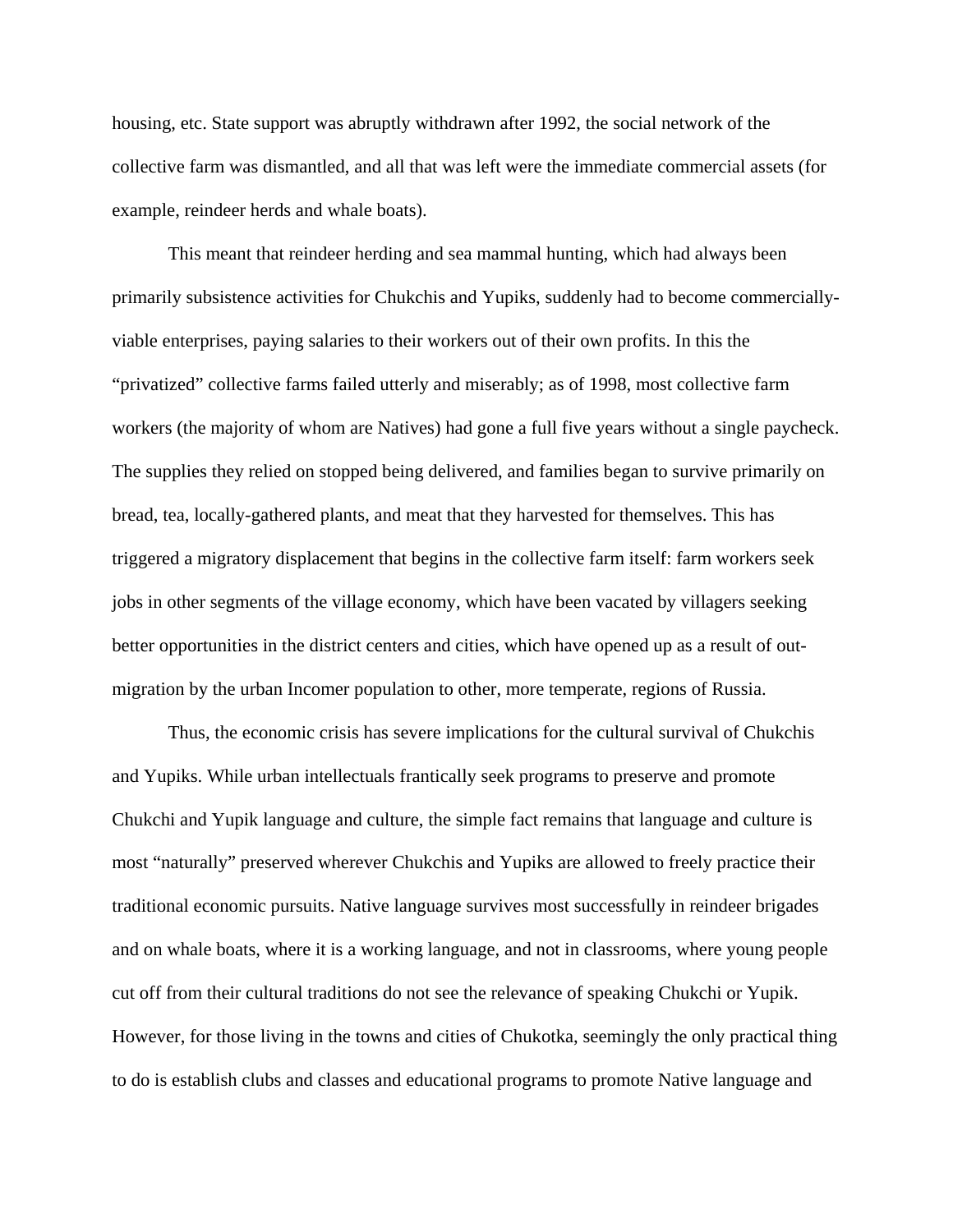traditional culture.

### **3. RESPONSE: STRUGGLES TO SUSTAIN CULTURAL SURVIVAL**

# *Native Activism*

The chronology of recent political events in Russian history requires looking at recent local responses to threats to cultural survival from a perspective that differentiates between at least three different phases in the field of Native political mobilization. These periods could be called "Soviet stagnation," "perestroika optimism," and "post-Soviet stagnation". As was already pointed out above, the decades prior to the fundamental changes brought about by perestroika saw a period of major social and cultural upheaval for the Native peoples of Chukotka. At the same time, there were very few channels for expressing discontent or alternative solutions, since the political system was centrally governed by party decisions. Joining the C.P.S.U. (Communist Party of the Soviet Union) was one of the few theoretical options for participating in local and regional decision making. However, most people were aware that real change could never be initiated through such activities, and thus these jobs were often left to opportunistic careerists who cared little about the specific problems of their constituents.

Nevertheless, there were undoubtedly individuals at different levels of Chukotkan state institutions (from party organizations to schools and state farms) who honestly tried to make a difference and–sometimes–were able to initiate minor reformist changes. The new Native and non-Native "dissidents" of Chukotka (mostly urban intellectuals), on the other hand, were so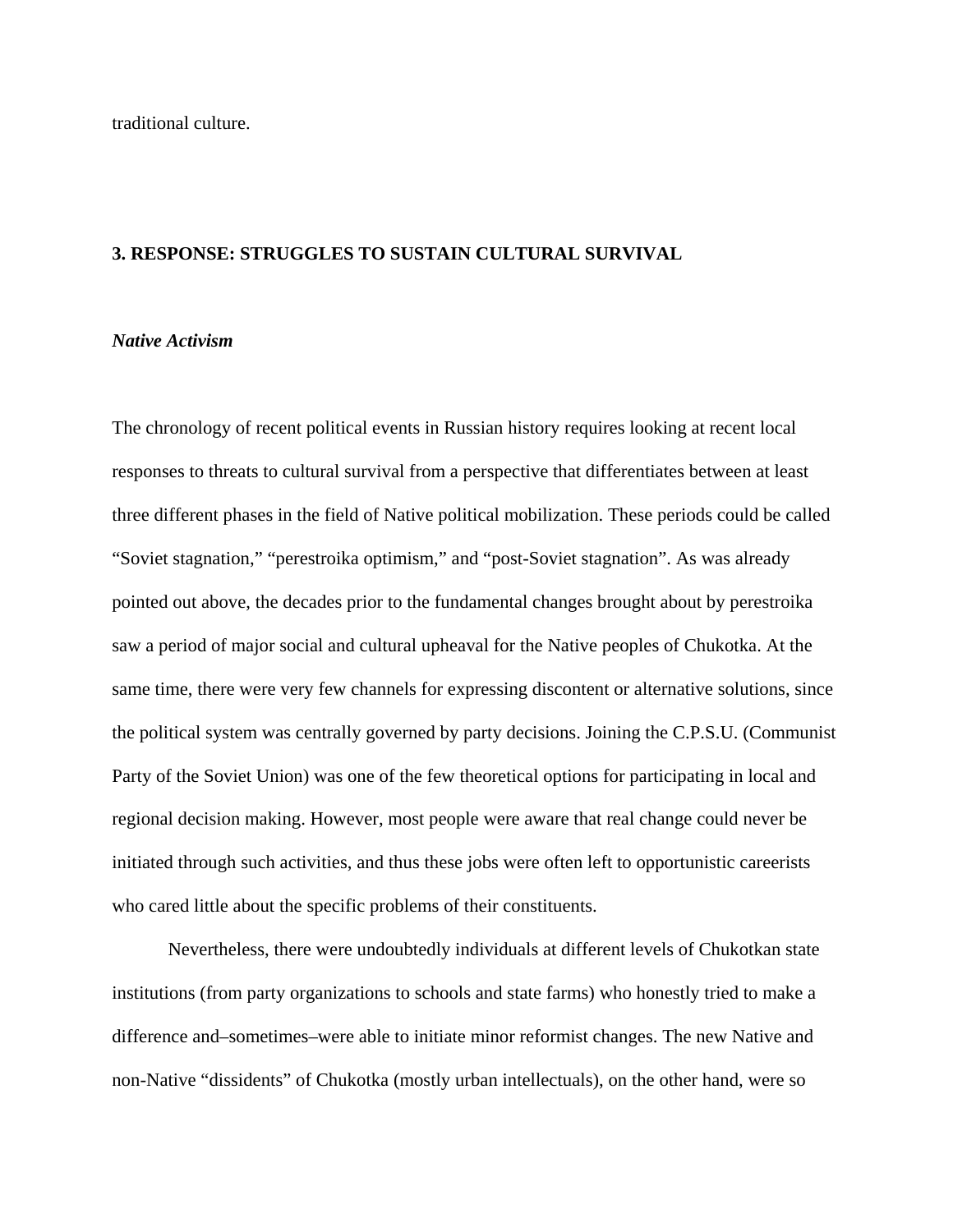marginalized that their voices were little known to the general populace. The most successful strategy during those days was probably to refrain from any kind of activism, be it pro- or antiparty positions. Living your life by superficially conforming to Soviet demands while at the same time ignoring their ideological implications–a kind of "internal emigration" – proved to be a viable cultural survival strategy.

The winds of perestroika quickly changed the level of political activism throughout Chukotka. It became apparent that the existing state or state-controlled organizations–despite their often mind-blurring attempts to reinvent themselves during the late 1980s and early 1990s– were insufficient for voicing most of the pressing needs and demands. In Chukotka, it was especially the Native population–Chukchis and Siberian Yupiks primarily–which felt that their time to publicize their plight had come (the majority of Incomers were busy packing their suitcases and felt little need to initiate local changes). At the height of the period of *glasnost'*  ("openness"), during a period of optimism and excitement in newly-independent Russia, a movement of indigenous peoples appeared that seemed to mirror similar movements in other parts of the circumpolar North. At the national level, this was reflected in the creation of an "Association of Lesser-Numbered Peoples of the North" in Moscow. At the same time, local Native associations were formed all across the Russian North, including in Chukotka.

In 1989, a US-USSR agreement made visa-free travel for indigenous residents on both sides of the Bering Strait once more possible, after 40 years of Cold War separation. On the Russian side, Siberian Yupik residents actively used this opportunity to visit their friends and relatives on St. Lawrence Island and on the Seward Peninsula, while the Chukchis were involved in these travels to a lesser degree. The new affiliation of Siberian Yupiks with the larger Inuit world outside of Russia (Alaska, Canada, Greenland) influenced the formation in Chukotka of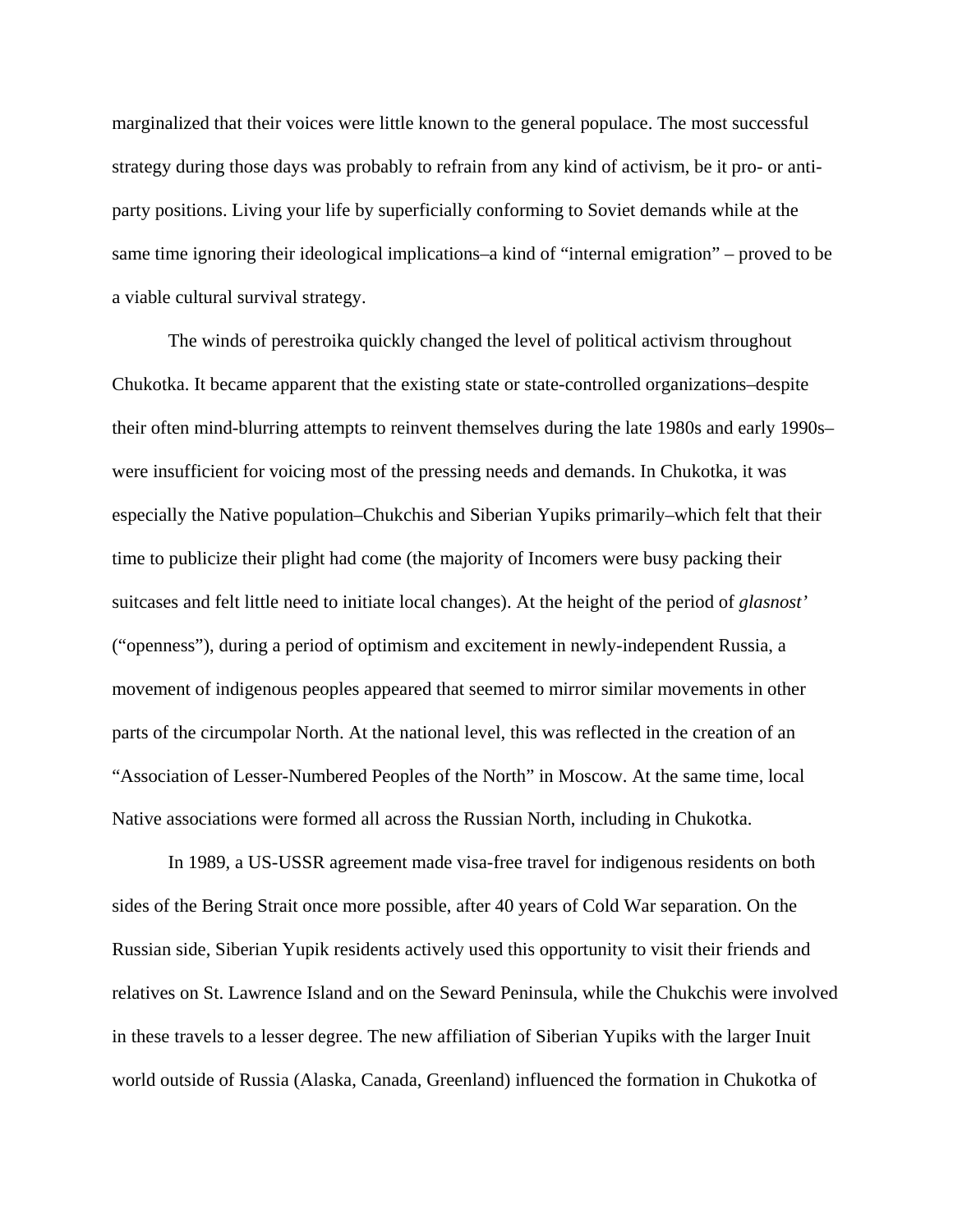the "Regional Society of the Eskimos of Chukotka" in August of 1990. Meanwhile, an "Association of Lesser-Numbered Peoples of Chukotka" was also created (meant to represent all of Chukotka's Native peoples), and the two organizations continue to exist side-by side. Within a few years, both a Reindeer Herders' Union and a Sea Mammal Hunters' Union were created to represent these two predominantly-Native professional groups in Chukotka.

Despite the high level of superficial activism, the organizational activities of those transitional years were clearly characterized by the aftereffects of Soviet political culture. For example, the general tenor of many organizational activities was to compile "problem lists", which contained complaints ranging from insufficient housing to Native language loss. Most of the time, these complaints were passed on to "higher authorities" with the demand to take care of the problems. There were very few attempts to approach the problems through concerted community activism. Because of decades of life experience within the Soviet political system, where everything–be it good or bad–came from "above," the thought of trying to change negative circumstances yourselves was hardly entertained. Even today, this more passive approach continues to hamper local initiatives.

### *The Role of the Government*

One of the problems in trying to launch a movement for Native rights and interests is the persistence of the traditional Soviet understanding of the relationship between social organizations and the government. The meaning of "civil society" is still being debated in Russia; while in many parts of the world it specifically implies initiative from below by private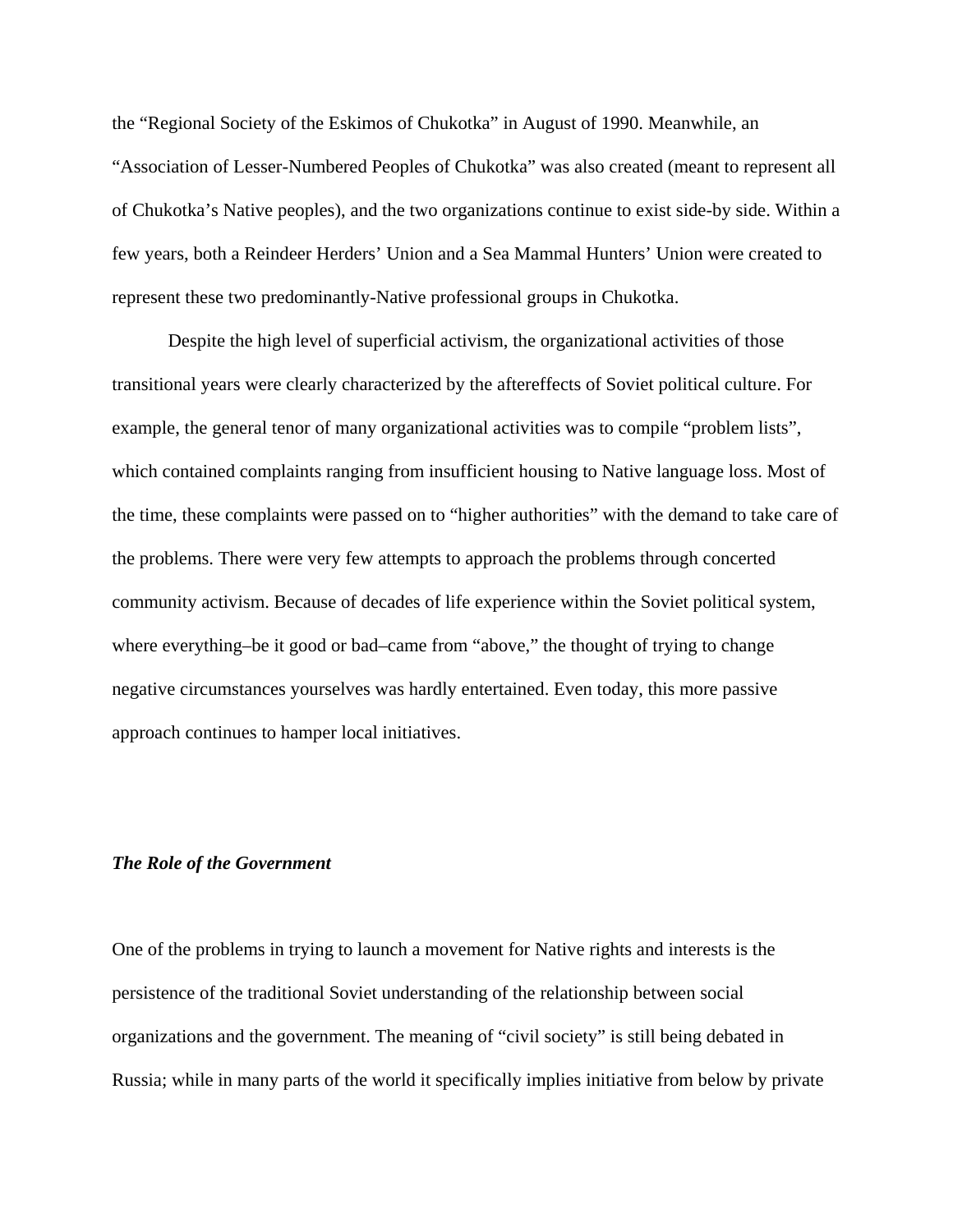individuals and groups, in the post-socialist world there is far more acceptance of government involvement or control of supposedly citizen initiatives. Thus, the Association of Lesser-Numbered Peoples of Chukotka, while officially registered as an independent social organization, is entirely dependent upon the Chukotkan administration for financing, making it in some sense a virtual branch of the administration. This compromises the Association's ability to raise issues that cast the administration in a critical light.

Moreover, when Natives do bring criticism against the administration and ask for attention to specific problems, the administration often responds by either denying existence of the problem or trying to distract attention away from the problem or towards far less serious problems. For example, instead of attempting to develop a comprehensive program for helping Natives attain education that could lead to improved job opportunities, the administration instead promised to pay a lump-sum monthly compensation to the entire Native population, which, when divided among all Native inhabitants, came to about twenty dollars per person.

Another strategy is the staging of elaborate and colorful "Native" holidays, for which no expense is spared, and which seem to bespeak a strong revitalization of traditional Chukchi and Yupik culture in Chukotka. The problem is that Natives themselves are rarely if ever involved in the planning of these holidays, but are merely directed to perform their traditional culture for public consumption. This strategy is not directed only at the Native population; Russian holidays are staged as well, and with similar intentions. However, Natives in particular increasingly express frustration with this ultimately empty attention. As one Native activist, who was fired from his job in a village House of Culture because of his open criticism of the local administration, phrases it:

"All they do is give us holidays and pretend that everything is fine.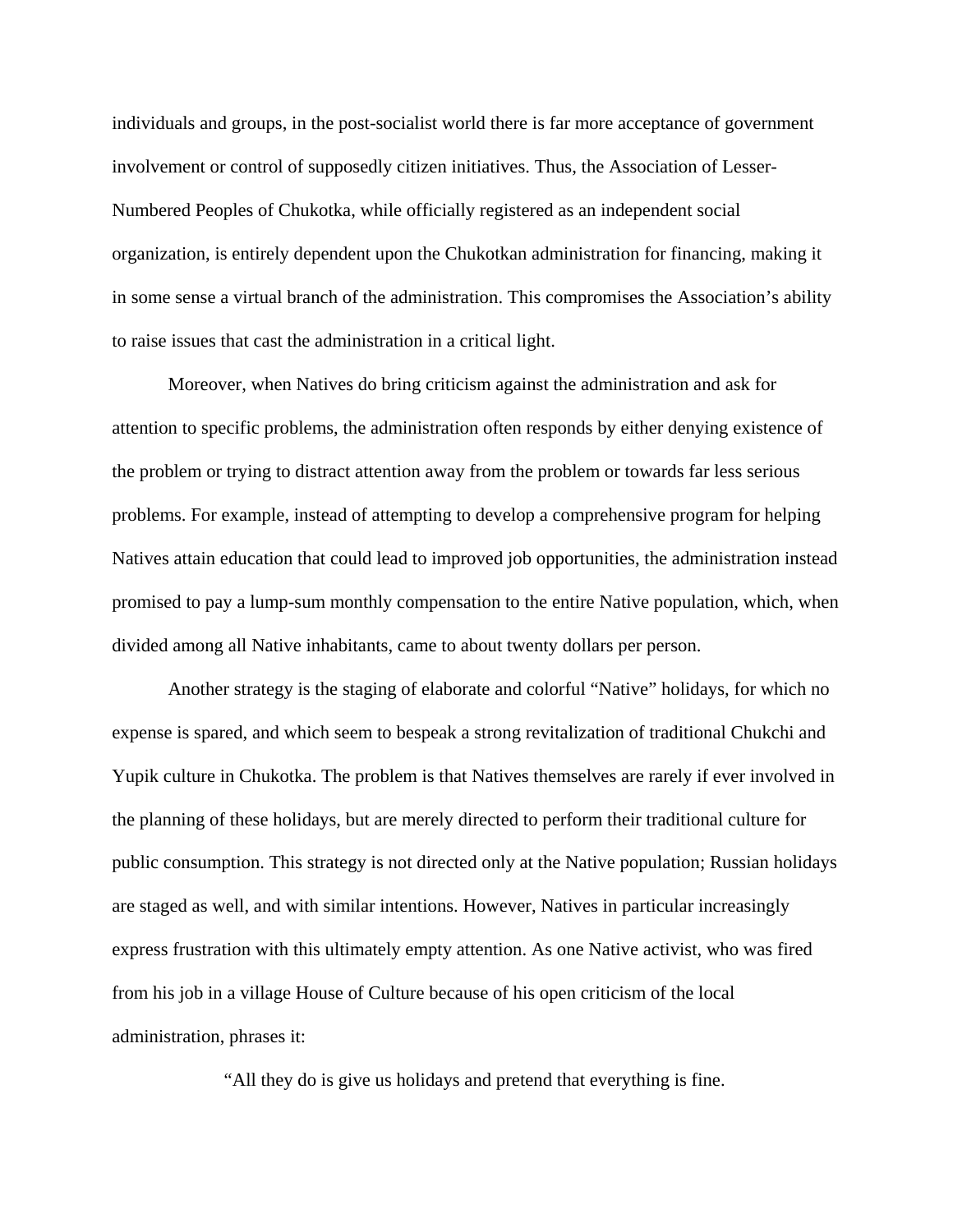They show us off to international audiences and say, 'see how well our traditional cultures are doing!' Dance, sing, they tell us, but they won't help us where we really need help!"

This young activist recognizes the greatest irony of these staged holidays: while they are taken to be a sign of cultural revitalization, it is actually in the daily practice of traditional economic activities (sea mammal hunting, reindeer herding) that cultural survival and revitalization find their foundation. Yet these are the very concerns that receive the least concrete assistance from the Chukotkan administration.

## *Developing Legal Frameworks*

A serious obstacle to developing new precedents with regard to Native rights and interests in Chukotka (and in Russian generally) is the weak development of the post-Soviet legal system. While many new laws are being passed both at the federal level and within Chukotka, it is widely understood that the laws themselves are usually vague and difficult to implement, and that the enforcement mechanisms are poorly developed. A further problem is the lack of agreement between the federal center and regions like Chukotka over who has authority over what; in many cases, laws clearly contradict the Russian Constitution, but there is little that can be done to bring compliance. Yet the establishment of a strong legislative framework for defining the status of Native peoples is considered a crucial step before any significant progress can be made.

There is a national community of Native advocates (including both Natives and non-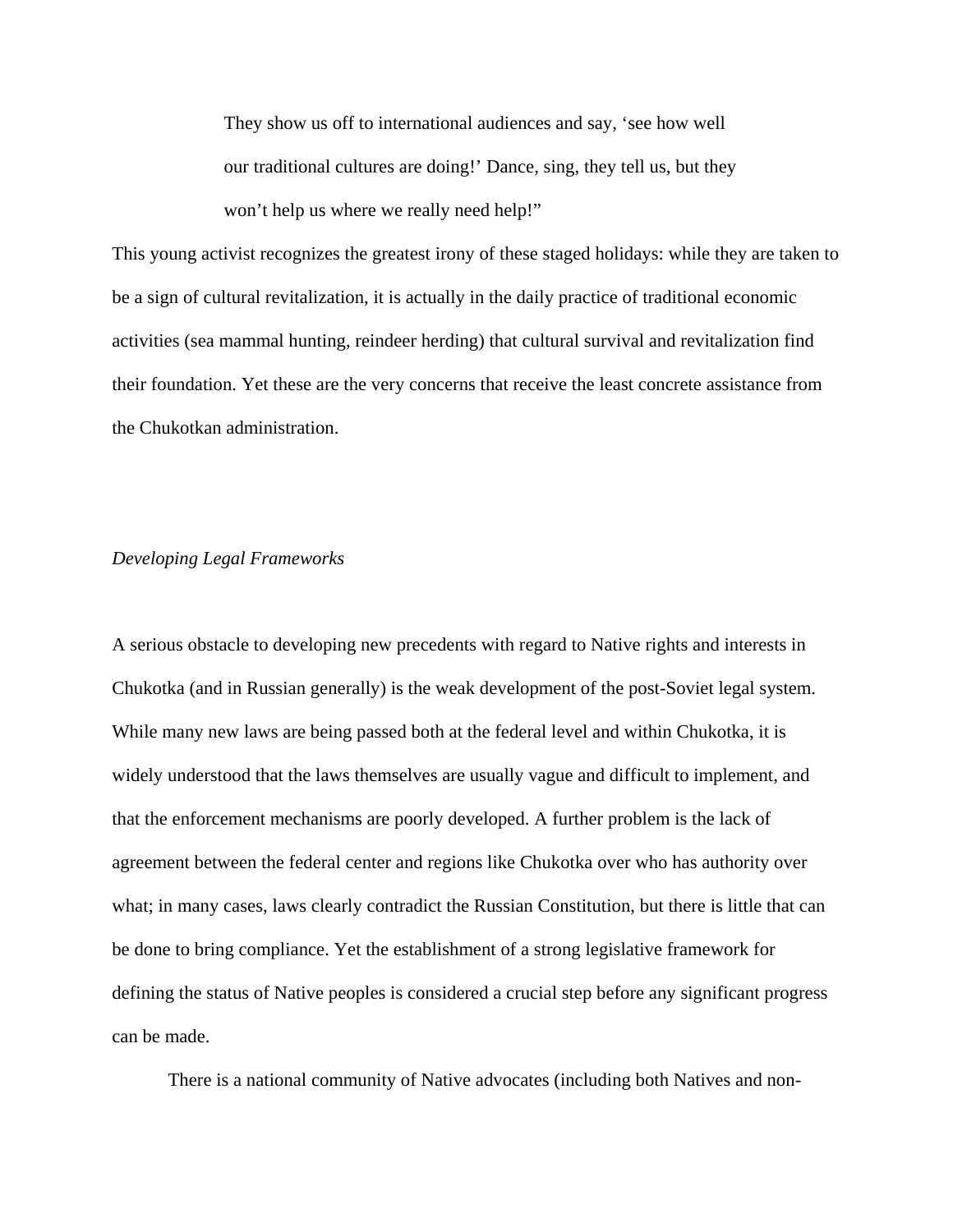Natives) in Russia that is working to develop legal precedents with regard to the indigenous peoples that are consistent between the federal center and the regions where indigenous peoples live. They face many obstacles beyond the general weakness of the legal system. One problem is that, as a result of a wave of Russian nationalism that appeared in the 1990s, there is a great deal of resistance on the part of many non-Natives to passing laws that carry specific benefits for indigenous peoples. Another problem is achieving consistency between federal laws and regional laws. In some cases, rather progressive legislation supporting indigenous peoples has been passed in other parts of Russia, but getting the federal legislature to pass a version of such laws proves more difficult.

In the 1990s, several draft laws have been proposed to the regional legislature in Chukotka that are considered fundamental to the progress of guaranteeing some basic rights for Chukchis and Yupiks: on sea mammal hunting; on reindeer herding; on local self-government for Native communities; and on traditional resource management. The local legislature is very resistant to hearing these laws, and in some cases has demanded drastic revisions in a law before giving it serious consideration; the one law that seems most likely to be passed is the law on reindeer herding. Federal versions of these laws (except for the first), as well as a general law on the status of indigenous peoples, have also been proposed, but the federal legislation has so far refused to hear them.

# *Looking Beyond Borders*

One of the most positive achievements of recent years are international contacts. The abovementioned agreement on visa-free travel between Chukotka and Alaska has enabled many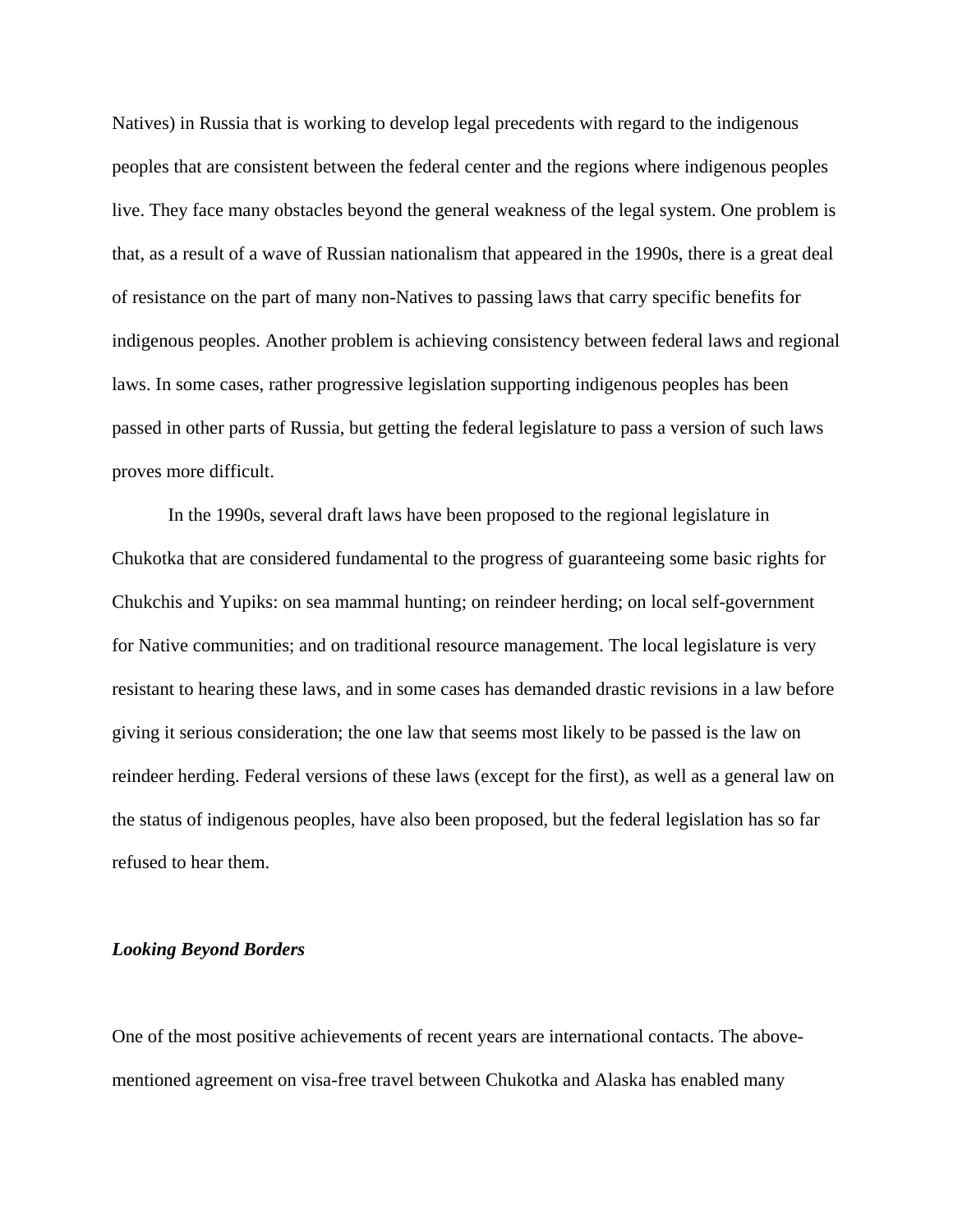Chukotkan residents to cross the Bering Strait for to visit friends and relatives, to attend conferences, and to participate in professional exchanges. These travels are happening despite many remaining bureaucratic obstacles. The belated arrival of electronic mail – which became available to the general population of Chukotka only in 1998, although it had been available to the administration since 1995 – is a hopeful sign. Contact with those beyond Chukotka, who can share ideas and possible solutions to common problems, has long been the most powerful instigator of change in Chukotka. In 1998, the administration also began to switch over the telephone system to a seven-digit system capable of direct international dialing. Hopefully, this will make phone- and fax-communication with Chukotka more reliable.

An especially interesting project of international collaboration is a whale monitoring project funded by the North Slope Borough in Alaska and the U.S. National Park Service, Alaska Region. Instead of relying on problematic guesses by biologists, this project documents the the movements and numbers of Bowhead whales and other sea mammals through direct observation by experienced Native hunters. Over several years, this project has provided coastal villages on the Chukchi Peninsula with much-needed cash-income, while it provided the Inupiat of North Alaska with information about little-known whale-stocks (which are important in the allocation battles with the International Whaling Commission). Currently, US-funding has expired and the Chukotkan administration has pledged to finance it for three more years. It has to be seen whether this promise will be followed through.

Finally, some of the above-mentioned Native organizations provide important links to global or circumpolar indigenous networks. For example, the president of the Chukotkan Reindeer Herders' Union was also the founder of the National Reindeer Herders' Association, which operates in close cooperation with the World Reindeer Herders' Union. The Siberian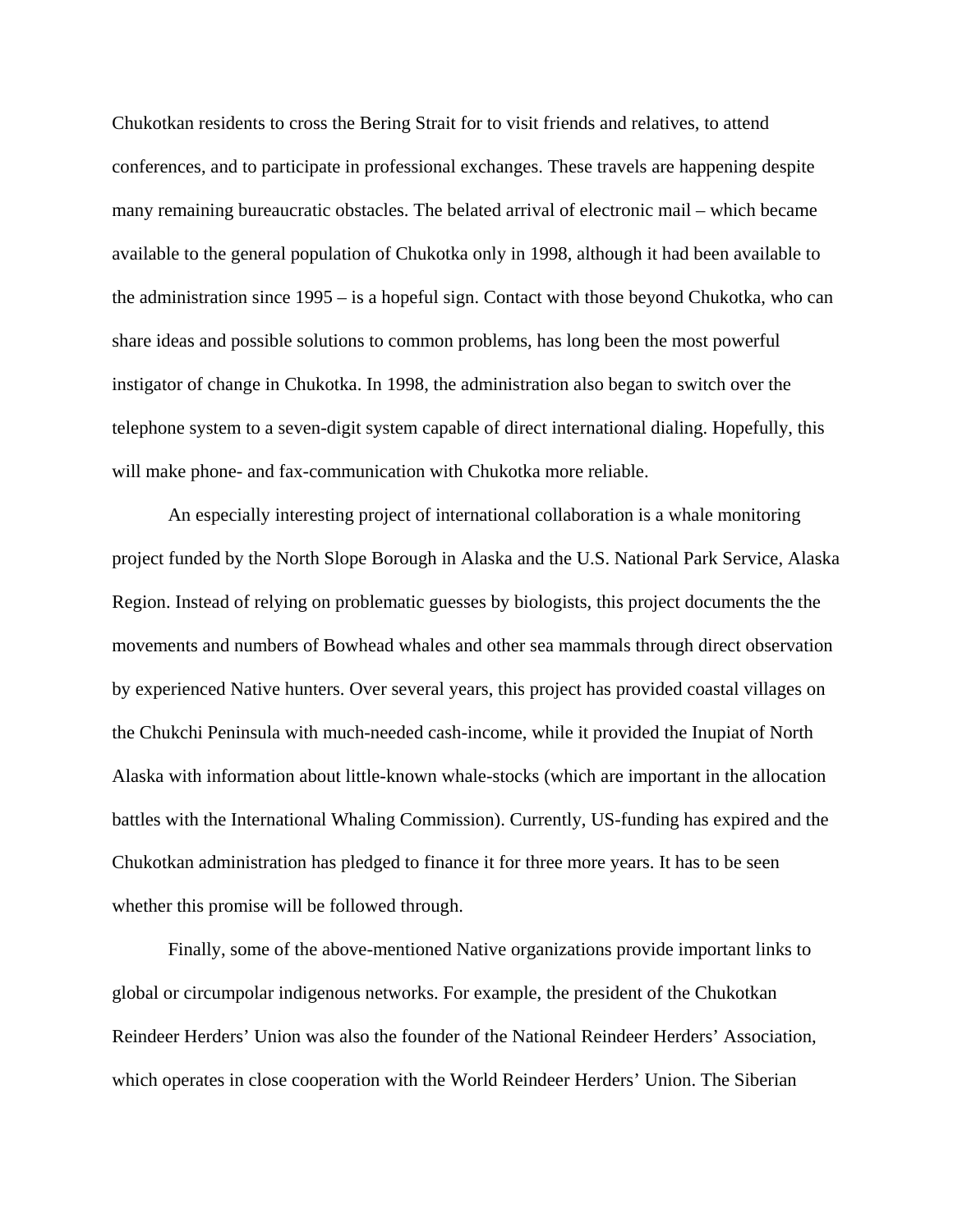Yupiks joined the Inuit Circumpolar Conference, which is one of the most influential indigenous organizations on an international level.

#### **4. FOOD FOR THOUGHT**

The predicament of Chukchis and Yupiks in Chukotka differs from that of other indigenous peoples around the world primarily because of the socialist history of the Soviet Union. At least in material terms, that history is viewed nostalgically by many in Chukotka, including Natives. In comparison with the current situation, the Soviet period was a time when even Chukchis and Yupiks were comparatively well-fed, comfortably-housed, and given a token measure of prestige in society. In that sense, the advent of so-called democracy and capitalism in Chukotka, however ironic it may seem, has meant a dramatic drop in the quality of life and a serious threat not only to cultural survival, but to physical survival. But the roots of the problems of today can be found in the structured inequalities between Natives and Incomers that were established during the Soviet period. While in the past these inequalities were deliberately masked by the supposedly benevolent paternalism of the Incomer population toward Chukchis and Yupiks, in the post-Soviet period an attitude of intolerance has developed towards the inability of Natives to bring themselves up to speed in the new economic conditions.

Chukchis and Yupiks in Chukotka are not a homogenous population; besides the cultural differences between the two groups, there are significant differences between the urban Native intellectuals and those who labor in the villages and in the traditional occupations of reindeer herding and sea mammal hunting. Rural Natives today are today struggling to stay alive; they are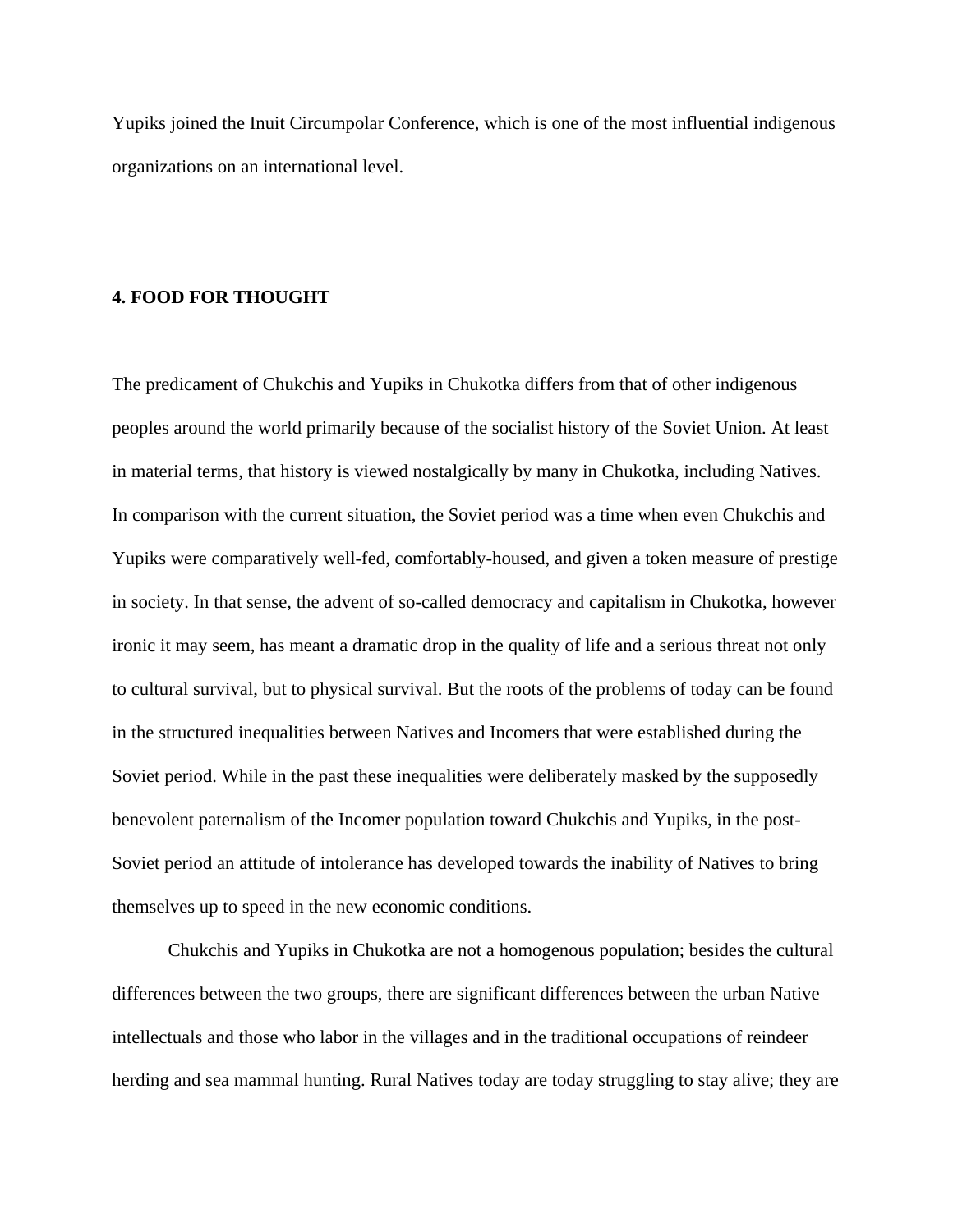aware of the advocacy efforts of their supposed "leaders" in the urban centers, but it is difficult for them to find these efforts relevant to their own daily lives. Conversely, it is difficult for urban activists to sufficiently understand the problems of rural Natives. Moreover, the 1990s have been a period of crisis and upheaval for all of Russia, and the specific problems of these endangered peoples of Chukotka will most likely remain on the back burner of the government agenda for many years to come.

The following questions could be used to structure a class discussion or to organize a research paper:

- What effects did the different waves of in- and out-migration have on the social and cultural fabric of Chukchi and Yupik culture?

- Comparing the Chukchis and the Yupiks, what are the similarities and differences in the contemporary problems faced by them?

- How would you characterize the policy of the local government in Chukotka toward Chukchis and Yupiks, and what are the implications of this policy for their cultural survival?

- How might future developments of reindeer herding and sea mammal hunting influence the cultural fates of the Native peoples of Chukotka?

- How do the social and political conditions for indigenous peoples in the former Soviet Union differ from those in other parts of the Arctic?

### **5. RESOURCE GUIDE**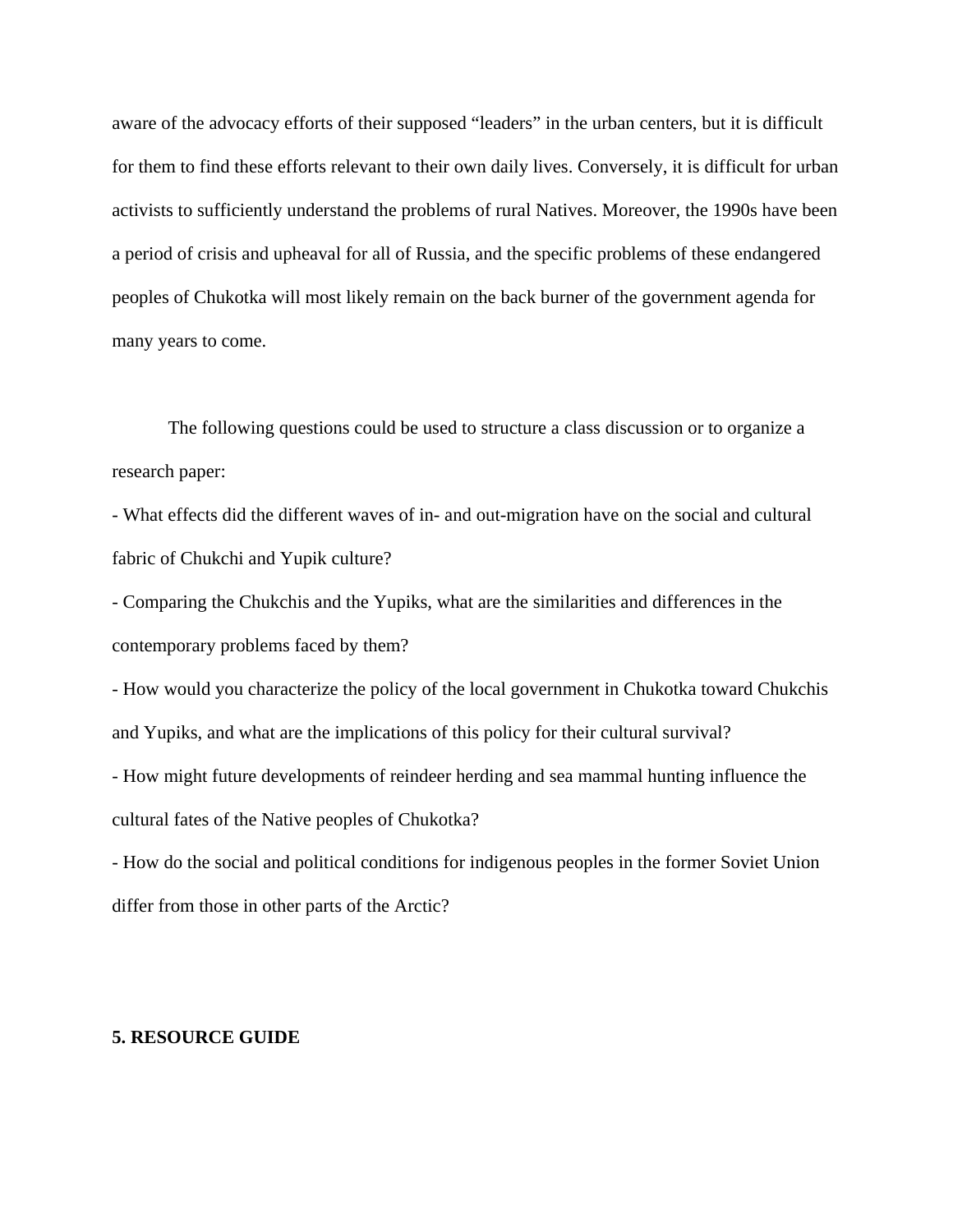# *Published Literature*

1. Bogoras, Waldemar. 1904-09. *The Chukchee*. The Jesup North Pacific Expedition 7. Leiden: E.J. Brill.

2. Gray , Patty A. 1997. Snezhnoe: Where East and West Collide. *Transitions: Changes in Post Communist Societies* 4(6): 96-100.

3. Kerttulla, Anna M. 1997. Antler on the Sea: Creating and Maintaining Cultural Group Boundaries among the Chukchi, Yupik, and Newcomers of Sireniki. *Arctic Anthropology* 34(1): 212-226.

4. Krupnik, Igor I. 1993. *Arctic Adaptations: Native Whalers and Reindeer Herders of Northern Eurasia*. Hanover, NH: University Press of New England.

5. Schweitzer, Peter P. 1997. Traveling Between Continents: Native Contacts Across the Bering Strait, 1898-1948. *Arctic Research of the United States* 11: 68-72.

6. Sverdrup, H.U. 1978. *Among the Tundra People* Transl. by Molly Sverdrup. La Jolla, CA: Sripps Institution of Oceanography, University of California, San Diego.

# *Films and Videos*

*Beringia.* 1992. Directed by Alexander Burimsky. For purchase and rental information contact the director through Goskino, Valdaisky pr. 16, 125445 Moscow, Russia.

*Chukotka Coast of Memories.* 1989. Chronicle of contemporary village life, subsistence activities, and Native dancing. Directed by Andris Slapinsh. For purchase and rental information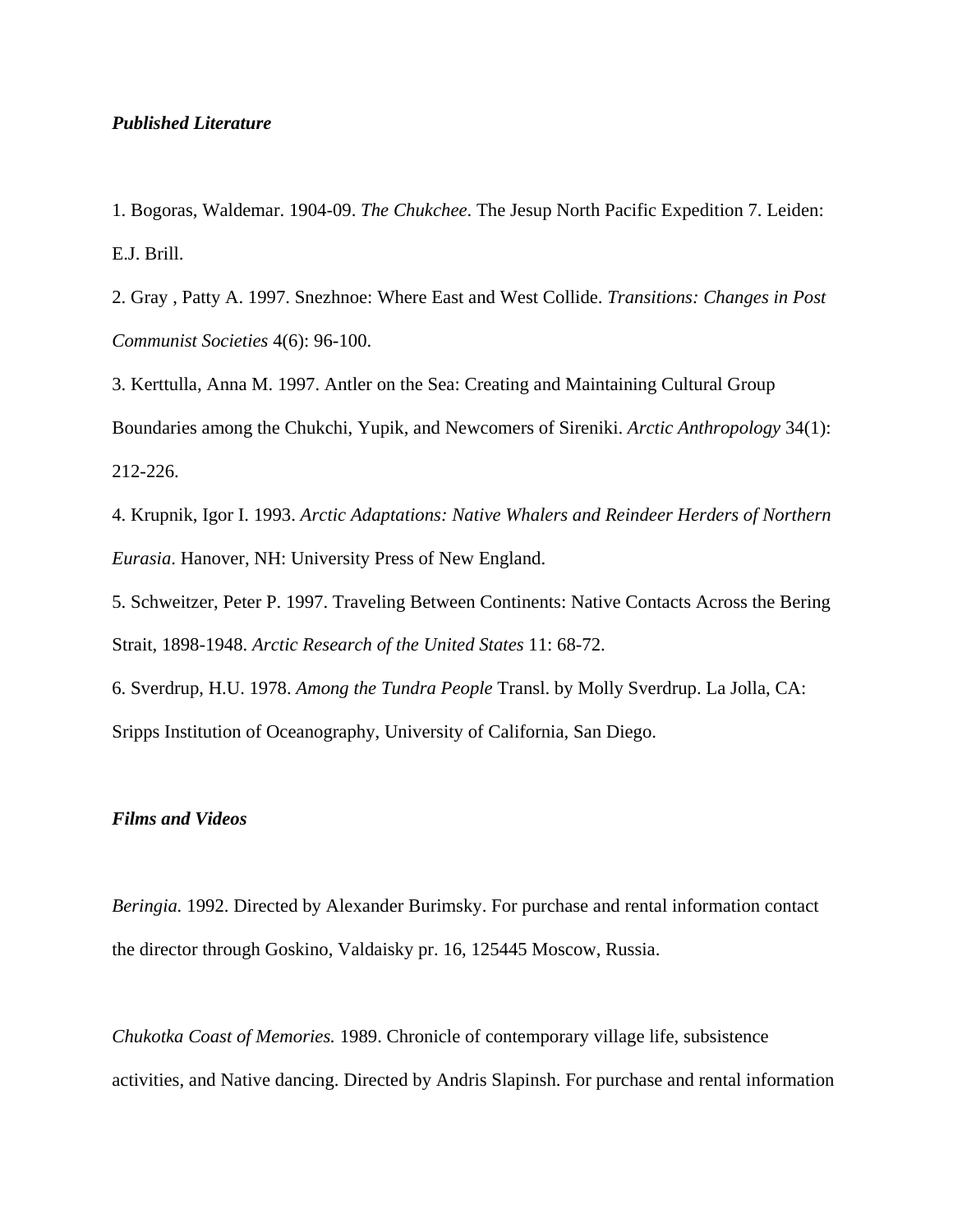contact Natasha Diushen, Ruses Street 9-46, LV-1029 Riga, Latvia.

*Traveling in the Arctic.* 1980. Includes footage of Sakari Palsi's 1917-18 expedition to Chukotka. Directed by Hanu and Sakari Palsi. For purchase and rental information contact Hanu Palsi, Suomen Elokuvaarkisto, Finnish Film Archive, Box 177, 00151 Helsinki, Finland.

Copies of all three films are housed at the Alaska Native Heritage Film Center, University of Alaska Museum, PO Box 756960, Fairbanks, AK 99775-6960, and at the Arctic Studies Center, Smithsonian Institution, NHB 307, MRC 112, Washington, DC 20560.

# *Internet and www sites*

NOTE: Unfortunately, as of 1998, there is not yet a single www site operated by a Chukotkan– Native or non-Native–organization. The following www sites were set up by "outsiders" and provide at least some internet information about the region, although the information on most sites is outdated.

1. The Chukotka Autonomous Okrug: An Ethnographic Web Site by Patty Gray. http://www.geocities.com/Athens/Atlantis/7097

2. Paleoenvironments and Glaciation in Beringia http://www.geo.umass.edu/projects/chukotka/berhome.html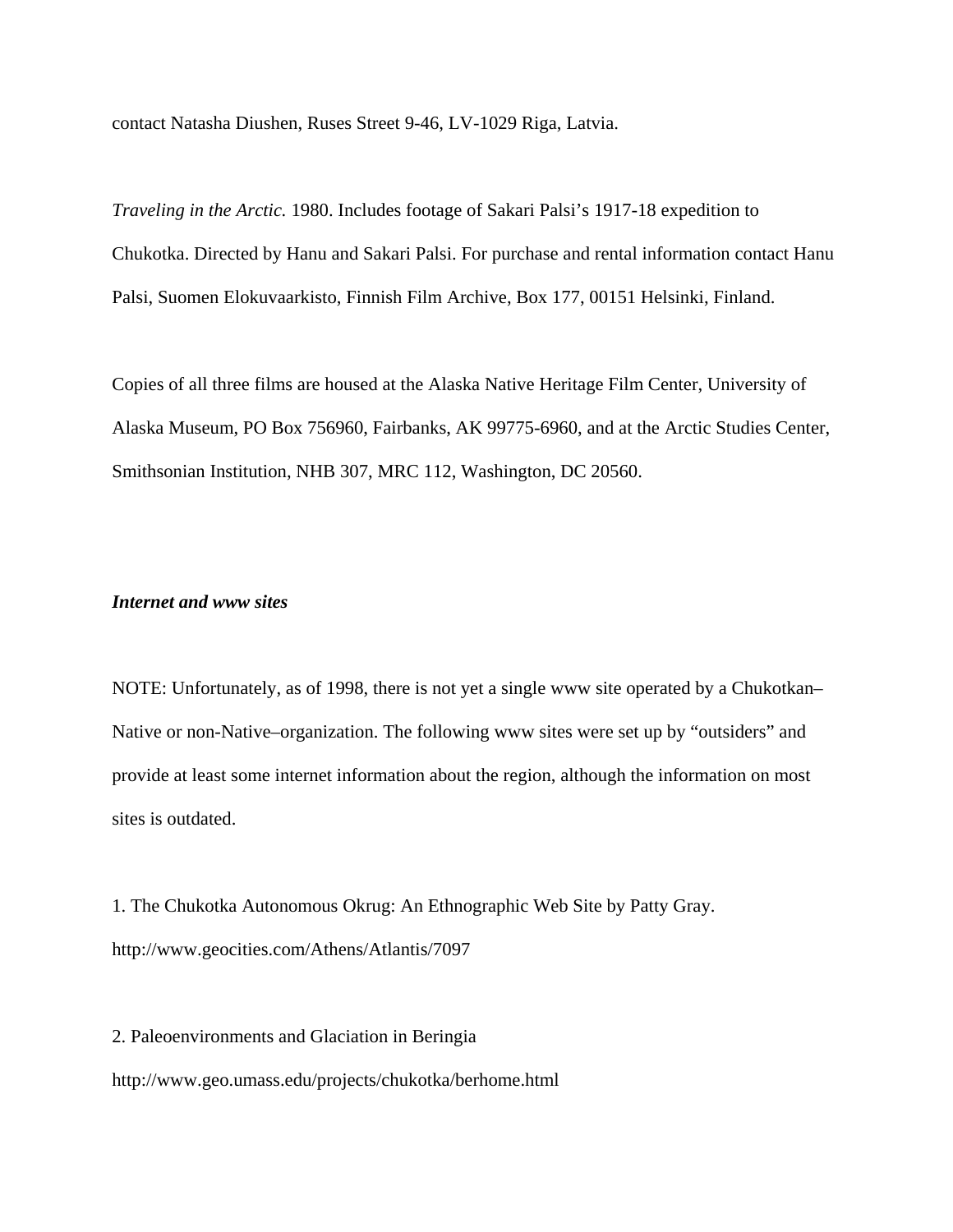3. Chukotka: Russian Reindeer Country

http://www.informns.k12.mn.us/rfe/chukotka

4. Rusline -- Russian Internet Directory Information page on Chukotka (Created by the Russian Information and Business Center, Inc., USA) http://www.rusline.com/oblast/CHUKOTKA/CHUKOTKA.html

5. East of Russia -- Information page on Chukotka (created by the American Business Center) http://vladivostok.com/usis/CHUKCHI.htm

6. United Nations Environment Program, GRID-Arendal, information page on NITs "Chukotka" http://www.grida.no/prog/polar/add/cip/instit15.htm

# *Organizations*

1. The Association of Lesser-Numbered Peoples of Chukotka President: Aleksandr Omrypkir 37 Otke Street Anadyr', Chukotka Autonomous Okrug Russia 686710